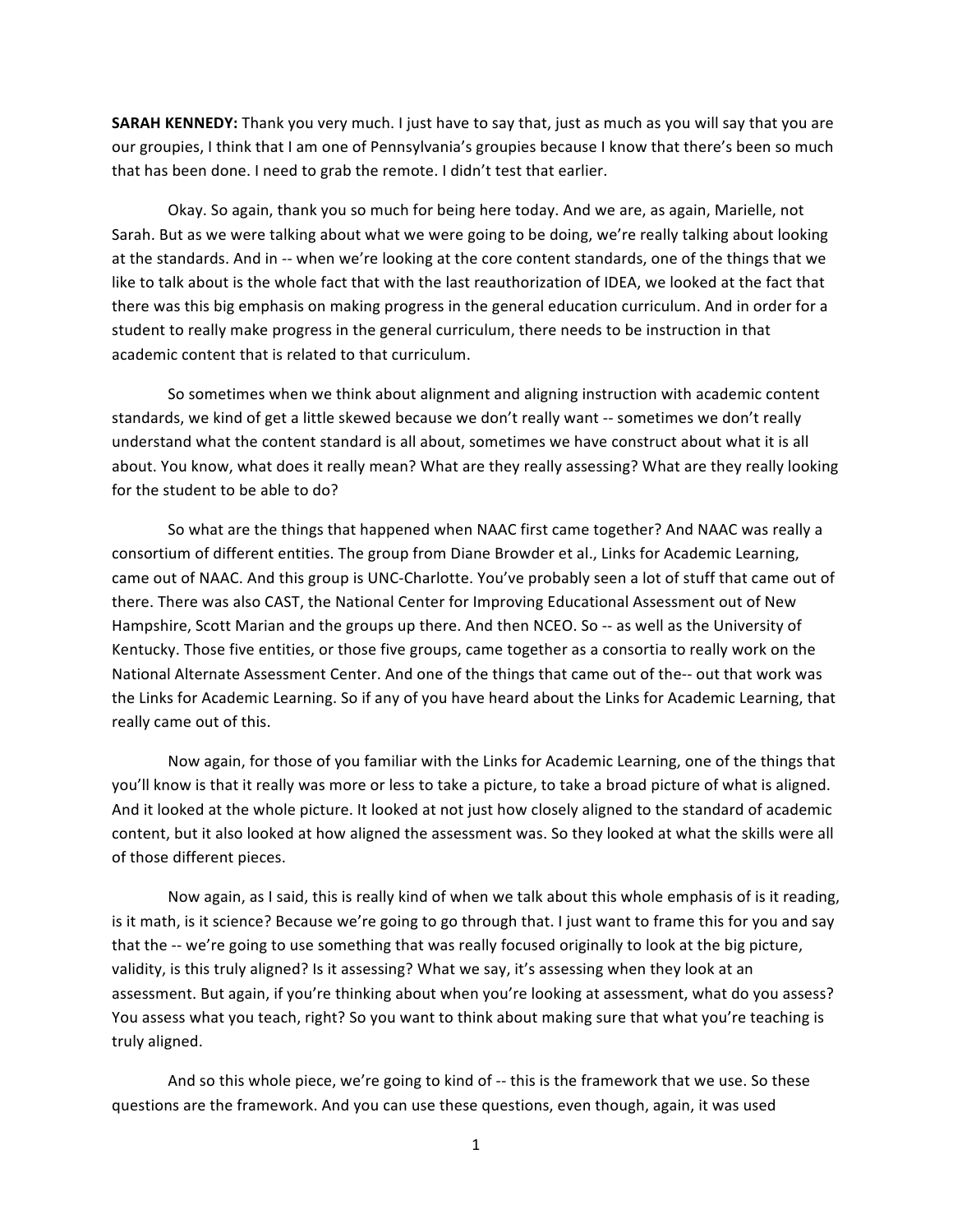primarily to look to see if an assessment was aligned because it looked at student work and it looked at the types of questions and those types of student performance, those kinds of things. But what we're looking at it for is to see if really the work and the instruction is aligned. And you can look at it to help impact where you're going with the student, okay.

So some of the questions that they use when they're looking at this is it's really these bigger pieces, is is it academic? And that really means, is it content reference? Is it related to reading, math, and science? Is it on the student's grade? The grade the student should be assigned, where their typical peers would be. How many of you still refer students as 18 months in the developmental -- using developmental language? Okay, we usually get asked questioned like that. We're not talking about where we think they are developmentally, we're talking about what grade would they be assigned based on their age. So you want to think about, is the content reference to the assigned grade level? A grade that they would be enrolled in if they were, you know, if they were a typical student. And then does the focus of achievement maintain the fidelity with the content of the original grade level?

Now this is like content centrality. Like what is it that the student is really doing? Are they truly demonstrating that skill or are they truly demonstrating what this is all about? Does it focus on the performance? The level of student performance, are you really looking at the original grade level standard? And again, if they were doing it at the same difficulty, they wouldn't be in an alternate. So that's one of those things they're saying is that it might be less difficult, but it's truly the same type of skill. The difficulty is reduced. And then, lastly, is the expected achievement to show learning on grade reference content? So these are some of the bigger things that bigger picture looks at. Okay.

So, again, when we talk about the questions, one of the things we really need to think about is, you know, now that most states have signed on to the Common Core, we really need to have a common definition of what it means to be aligned and to be working towards that and looking at what the learning is for students. So we really, now more than ever, we really need this common definition.

So some of the things that we're talking about here are the target of the student, the performance of the typical student and the same-age peer and the content, and is it meaningful? You know, one of the things that we have found in working with different professionals and educators in the field is that general educators never ask the question, "Is this meaningful?" I mean, it's one of those things that's very typical of special educators. We seem to be the one group of people who think that we get to ask the question, "Is this meaningful? Should this student learn this?" And you know, the thing is, general ed doesn't ask that. And if it's relevant and meaningful for general education students, then it is relevant and meaningful for all students.

So we really need to start thinking of this. We're not saying that you give up on the other kinds of compensatory skills and things that students need to learn, but we still need to teach the content. And I think that, in some ways, we've kind of thought that we could replace some of these things, but we need to make sure that we are truly staying aligned. Okay.

So in using the Common Core Standards to address instruction, we really think that teachers need to be looking at applying those strategies. What are those strategies that work? Also, identifying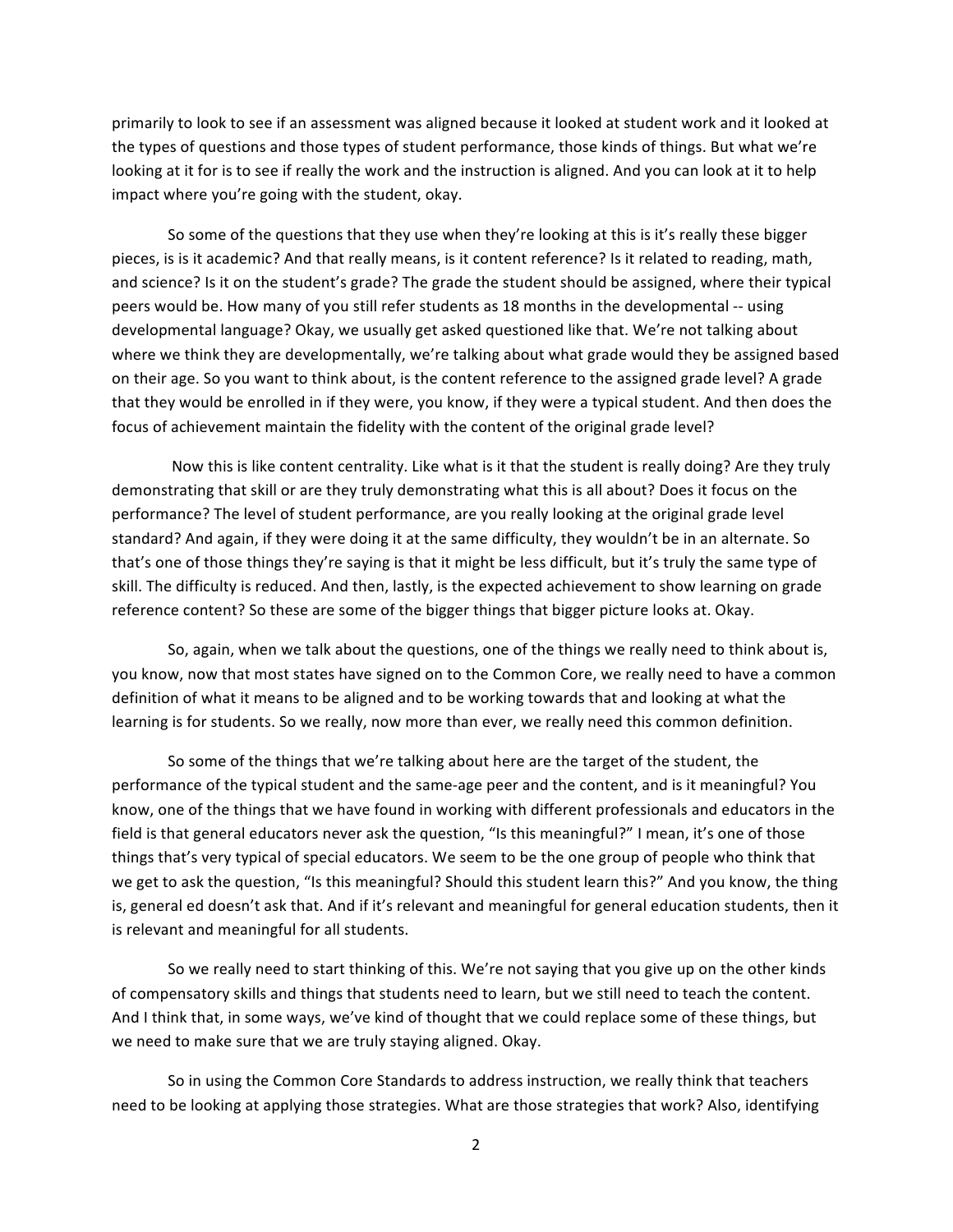clear instructional goals so that we know exactly what it is that we expect the students to learn. And then also identifying the construct to be measured. One of the things that we often find is that sometimes teachers often think they're assessing or they're teaching one thing and assessing that same thing, but they're often not really truly assessing that. So you have to be very explicit and truly understand what it is that the student is expected to do.

And also, we have to make sure that the right supports are in place when you think about that because one of the things that we often find is that we often put artificial barriers in the way of students learning and demonstrating certain skills. Like we expect students to be able to decode when what they really need to do is be able to understand the theme of a story. But we make them read, physically decode and read big chunks that they can barely get through. If they're supposed to comprehend the theme of a story, do they need to have -- I mean, do they have to decode that text to do that? Absolutely not. They don't. They don't have to do that. So you really need to think about what is it that is being taught and tested. And let's try not -- let's try to ensure that the appropriate supports are in place, that you don't put things -- you don't actually make it more difficult for a student.

One of the things that I like to tell people, especially now that I'm getting older and I have to use reading glasses because there's no way I can see print anymore without them, is that I would love to give you a ten-point test and not let you wear your glasses. How well do you think you would do on that? If you need glasses, you'd do very poorly. So, but you may know the material. So you really need to think about what are those kinds of things? And that's a very simplistic view of it, but think about the fact that we need to keep in mind that we need to focus on not just understanding the standards. Again, alignment really kind of comes down to do we really know what the standard is all about? Do we know what it is that the student is supposed to learn and demonstrate?

So, are there any questions up to this point? Just basically kind of giving you the framework for what we're talking about here. Okay, so our biggest question is, is it really what we think it is? Are we really looking at what it is? And we need to think about learning how to build complexity because one of the things that we do see a lot of is the fact that we'll see a standard, we'll see it, and we'll say, okay, but our students can't do that. Okay? But remember, students in general ed are built, that skill -- those skills are built. And so, yes, now you may have a student who's in the tenth grade who's never had academic instruction up to this point. And you still have to teach to their tenth grade standards. Well, one of the things you want to think about is you're still going to have to look at instructing and you might have to build that.

Now one of the things that we're going to see here is the initial activity. The learning standard might be linked to a similar standard from another grade. In that case, it might be a far link. So, is it a far link? We don't want to stay at far links, and you may need to build things, build, you know, and teach additional skills to get the student to that. But you do not want to stay at a far link or below. And then you want to build knowledge and skills. Then when we're getting closer to meeting the learning target, we're going to see that it's actually considered a near link. And when it's actually close to or a matched link, that means that we're working on that standard, but the difficulty is reduced. It's not the same difficulty.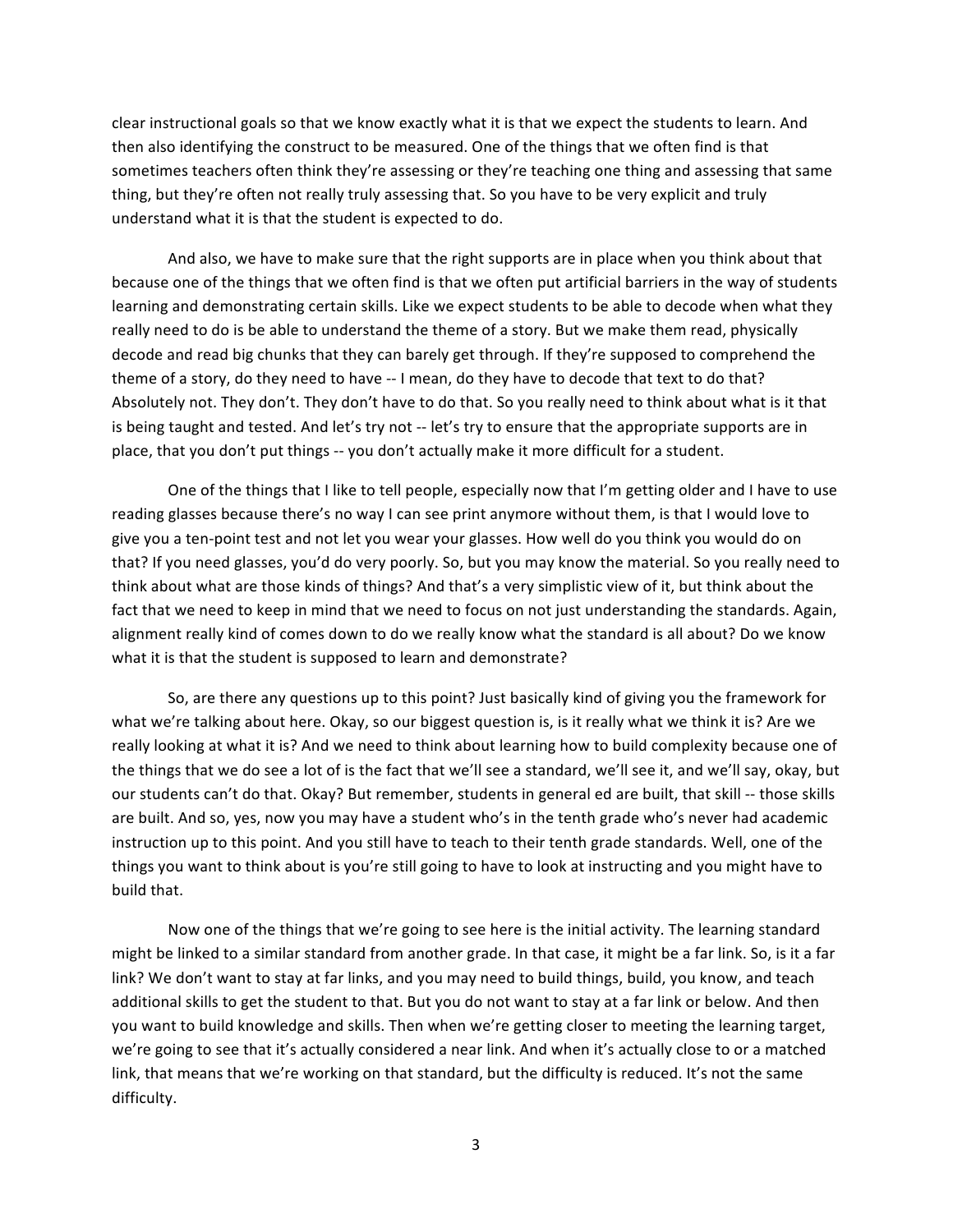So, this is kind of like a -- think of this as almost like a progression. I'm not going to call it a learning progression because it's really not the learning progression. But one of those things is how do I move the student to that level? So -- and again, in the world of LAL, Learning, Academic -- Links to Academic Learning, when they come -- when they look at the overall linkage, what they're saying is that a near link or far link doesn't matter, it's all linked. But what we're trying to say is don't stop at a far link. Move towards that matched link if you can.

So, in this particular instance, this is a  $12<sup>th</sup>$  grade -- or, K-12, the Common Core Standards -- love the ringtone. It's cool. Love the ringtone. No, I think it's a cool ringtone, it was great. See, now that's usually me. My phone usually is the one that rings and I had to remember, I think, to turn that off, which I'm going to do right now. My ringer, yes. Thank you, yes, I do need help, a lot of it, so. But I do like the ringtone. Okay, so, and we're talking about 9<sup>th</sup> and  $10^{th}$  grade. We have -- this is one of the Common Core Standards and it happens to be under Craft and Structure. Standard five, analyze how an author's choice concerning how structure to a text orders events within and manipulates time, so we have the examples of like parallel plots, manipulating time, pacing and flashbacks, to create such effects as mastery, tension, or surprise.

So, I'm going to give you some scenarios and we're going to talk about this. And you're going to see how we move from far links -- you should have these as handouts. Do you have these handouts?

**AUDIENCE MEMBER:** They were available electronically. There was one that had [inaudible] conference list up. But if you don't have it, you can go get it and [inaudible].

FEMALE: I'm sorry because I didn't realize if people had these or not. Okay. Sorry.

AUDIENCE MEMBER: [inaudible] you're using Sarah's handout.

**FEMALE:** I'm using Sarah's PowerPoint and handouts, yes. And I know -- I hope I don't do her a disservice today. So, okay. In looking at this, we were talking about how we were going to look at how you take the student from like a near link to -- from a far link to a near link to a matched.

Okay, so here in this place, we are going to see Josh, and he's going to order notable events in "Romeo and Juliet" using pictures with simple captions. So those basic questions that we're going to ask are, is it academic? Is that skill reading? Absolutely. It is reading. Is it a learning target that's similar for students of the same age working or same grade working on the same content? No. What grade level would students be doing that, ordering events? Very early on, wouldn't they? Right. And again, you know, they may do it as they get older because I remember having to order events, but it was much more sophisticated, you know, as we got older. Okay, so it is a far link. "Romeo and Juliet" is an adapted text. And he is simply ordering the events with an over -- and I don't think I have the video link on this one. But maybe I could try it. I don't know if it connected on your guys'. No, that's just the next --

**AUDIENCE MEMBER:** I think it's the next slide.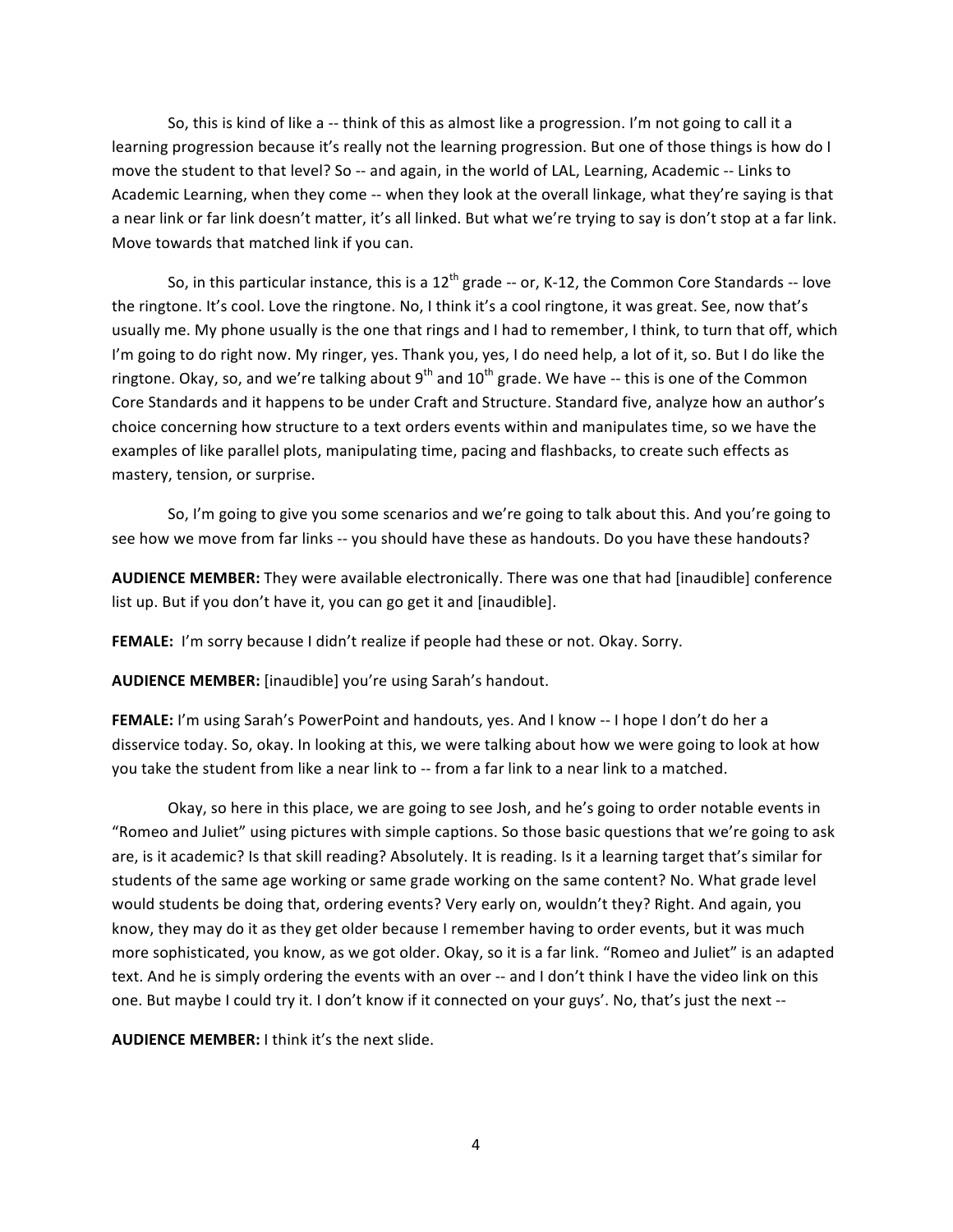**FEMALE:** Yeah. It didn't work there. Okay, so the video link is not there. Sorry. Okay, so he is actually just simply ordering events and there was a video clip that showed him doing this. Is the level of performance typical for a student of the same age? No. Again, it's a far link, but it is linked.

So if Josh is ordering events of the story of "Romeo and Juliet," it is related to this, but it's a far link. It's linked, but it's a far link. So let's look at moving a little bit closer, building knowledge and skill. Josh here is using a graphic organizer to lay out details of a notable event. And you can see that in the center they actually have -- he's actually mapping it out that they're going to marry, they have a deep -they have a secret, they have met at a masquerade ball, that the family is Montague and Juliet is a Capulet.

Okay, so in this case, he's going to complete a graphic organizer. Is this reading? Absolutely, it's reading. Is the learning target typical of a student the same age? No. Once again, it's a far link. He's working on Shakespeare. But the details are overt -- are not overtly related to the text. And then the performance is typical again. He's just simply working out the level of recall and organizing data. So he's doing some simple application, but it does not include analysis, which is really required by the standard.

How many of you do a lot of work with webs? So when we talk about the difficulty or the depth of knowledge, you know it's that level, one of those four levels, right? So when we talk about recall, that's at level one. You talk about application, you're moving on. Then analysis is a higher level, right?

Okay, so when we're looking at this, when we look at this standard -- let me go back just a tad, we see that this is at what kind of level? Oh, I went too far, sorry. It's at what level? It's at analysis. And when we look at -- this is what we're talking about the depth of knowledge. Is he analyzing? Well, we don't see him analyzing here. He is simply at the level of recall, absolutely.

Then we move onto this next one, where he's laying out details. He is doing some simple application and some basic recall, but he is not at the level of analysis. So we still are at a far link. Does that make sense to everybody? See how we're building? Because we're looking at that level.

Again, here, we have -- now we have text structure and problem solution. We see the standard again, analyze how the author's choice. So Angelica will answer questions related to a problem and solution, distractors included. We have the same problem and solution, we have actual questions. What is the problem? Romeo and Juliet marrying in secret. Who had the problem? Their families, Romeo and Juliet. You know, what is causing the problem? So this is problem, this is all problem. What solution is suggested? Juliet should take a potion to look like she is dead, okay. So we can actually see that we have problem, solution.

So for Angelica, is this academic? Absolutely. Is she learning the target that's typical of the same age students would be working on in that content area? It's still a far link, okay. "Romeo and Juliet," in this version, she -- Angelica really is investigating the problem and solution, an element of text structure, but there's no evidence of how it's related to text structure, is it? Okay, so it's still a far link. The level of performance is typical to a student the same age. She's answering questions, which include recall, but at least one includes a description, which requires comprehension. So it's still not analysis, but she is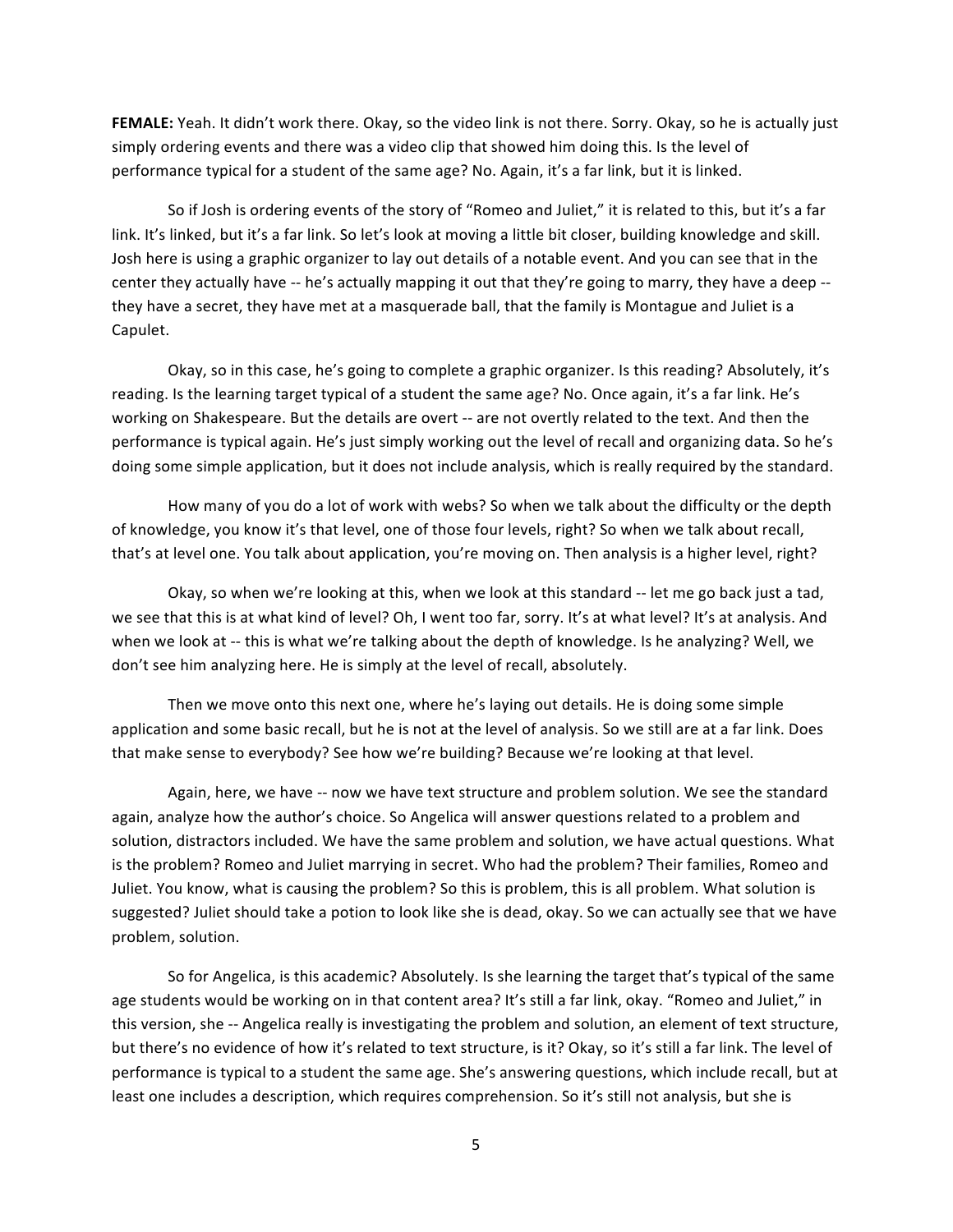having to do some comprehension or, I guess, application. And then analyzing the author's use when we're looking at moving a little closer. He used pace, like fast or slow, to create. And then they actually have some -- they're making laughter, tension, tragedy, problems. And then Romeo and Juliet marry in secret. Romeo kills himself. See if I can get this to link. Probably not. Or is going to? Doesn't look like it's going to go. Okay. Probably, okay. Okay.

Well, so in this case, we can see that when she's answering the questions, and you know, I don't know how many of you do this, but like sometimes when you set up the questions here, what she actually used was a dauber, bingo dauber. So the worksheets are set up, they're adapted worksheets. She's using a dauber to answer the questions. But here she's looking at the pace and it was used to create. So he used a fast pace to create tension, tragedy, and problems. And Romeo married in secret, it was fast, and Romeo kills himself was fast. So he's -- she's actually looking at the text to see that.

Okay, analyzing the structure. Again, we see we have the pace, Romeo and Juliet, and we have actually answering the questions at the bottom. I think she's writing that out. Analyzing how they use text structure. So is it what we think it is? Answering questions related to the problem and solution. Yes, it's academic. Here, it's a near link because they're showing the author's use of pace to cause a reaction in his audience, okay. So even though here he's answering questions related to problem and solution, it's not just simplistic. Hers were more simplistic, right? This is actually related too. So even though they're both answering questions, in this case it's related to pace and how the author used it and what they were using it to do. So, it's a near link.

Is the performance level typical of a student? Again, it's near link because they're analyzing how the fast pace and the order of events caused the audience to use the examples of events when resulting the tension. And a timeline. So he used all of that.

Do you have any questions about that? See, I guess the thing is right here is we're showing the difference between Josh and Angelica. When we look at this again, we see here -- and I thought that was still Angelica, but apparently. This was Angelica when we looked at hers, where she was just simply answering the questions about -- so it's really the kinds of questions they were asking if you look at these. So, in hers, it's just what is the problem? Who had the problem? And so it was still a far link because it really wasn't looking at the author's use of those. Then we get to the work where we're talking about Shakespeare used the pace, fast pace or slow pace, to create tension, tragedy, problems.

So we see that the types of questions themselves that they were asking were actually getting at the heart of that standard. And that can be the difference between the far and the near link. Does that make sense? Okay. So. We talked about reading. Now we're going to talk about mathematics. Does anybody have any questions so far on using this process of really looking at, is it truly the content? Is the expectation really what students would be doing and the student's performance really what typical students would be doing?

**AUDIENCE MEMBER:** How would you relate that to -- I work at a licensed private school with kids with autism. And this is really isn't [inaudible] dimension that at the 18- to 24-month functioning level maybe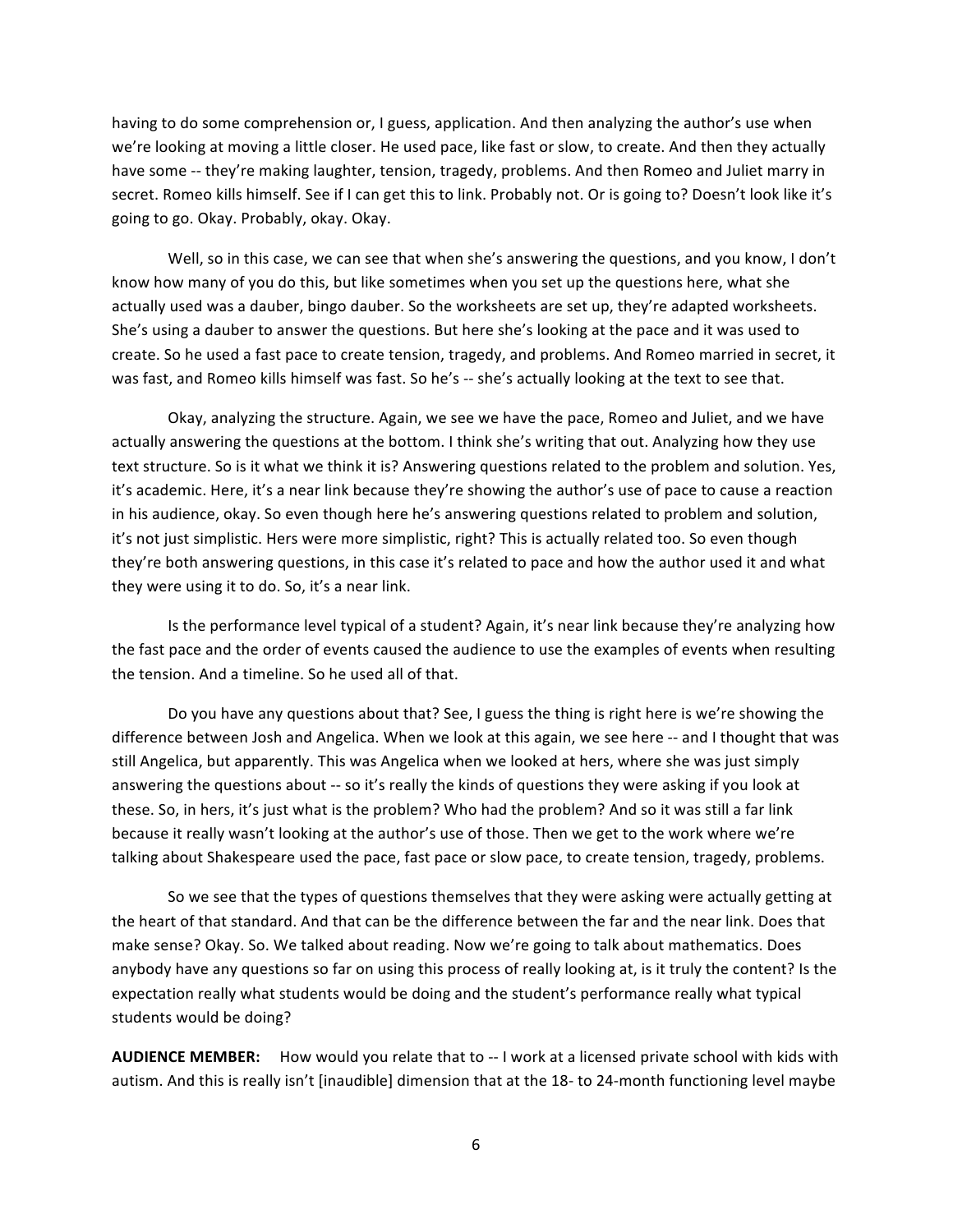by the 10-, 12-, 13-year-old kids. How would you draw that link between the standards and where their functioning level is?

**SARAH KENNEDY:** Okay, the question was, how do you draw the link between the standard and the functioning level of the student? In the case that we were just talking about, again, you really need to think about what are the standards that students are learning at that grade level? So the student would typically be in what grade? I mean, based on their chronological age, what grade would that student be in?

AUDIENCE MEMBER: Like fifth or sixth grade.

**SARAH KENNEDY:** Fifth or sixth grade. So you would look at fifth or sixth grade standards. And as in such of the case of these, you would look at -- well, first you look at the standard and you see, well, what level is it at? Is it at the level of recall? Is it at the level of -- what's -- application? And it's analysis. And then what's the last one? Extended thinking. Is it -- so it is recall, application, analysis, and strategic or extended thinking, something like that, the four levels. And I just want to let you know that rarely do you ever find a question that's ever at that level four on an assessment.

We may be expected to teach to the higher level, but I don't think any test that I've ever seen, norm-referenced or otherwise, is ever at that level. So just to let to you know that part of it. Where do you start? You start by looking at that standard. And you look to see where it's written. Where is this student -- where's the standard actually written? And then you break it down and you look at what is the expectation? What is that standard all about? So I'm just going to kind of go back to that language art standard here. I'll go back to the last -- sorry. Let me get this. Last page because it actually had the standard listed. Here it is here. Now this happens to be a ninth grade -- ninth, tenth grade standard. But if you look at this, it says, analyze how an author's choice concerning how a structure -- to structure a text, order events within, like plot, parallel plots, that kind of thing, and manipulates time using pacing or flashbacks to create such effects as mystery, tension, or surprise.

What is that standard all about? Well, one, first we look at what are the nouns, what are the verbs, right? Okay. This is my simple down and dirty way of doing this. Okay. The -- what the student is expected to do is they're expected to analyze, right? They're going to analyze what? They're going to analyze structure of a text. They're going to -- and how time is manipulated. And they get to -- actually to reflect on how that structure and how time is manipulated to create different effects. So that's really what that standard's about, right? They have to analyze text and events and the manipulation of time. So those are the big things they have to do. So you break that all down. And then you start to think about, okay, so I'm near link. When I think about near links, what are they really looking at? They're looking at the structure, order of events, and manipulating time, okay.

You think about how you might make that less difficult. And when you move down, notice how Josh started working on recall first? So he was using recall. And then they built it up to doing some simple application, right? So he was moving towards that standard. And you may break it down so that you're only working on something like, you know, you might be doing -- for him it was ordering events. So you're breaking it down. It's like, okay, how can I build up to this? And a lot of times one of the things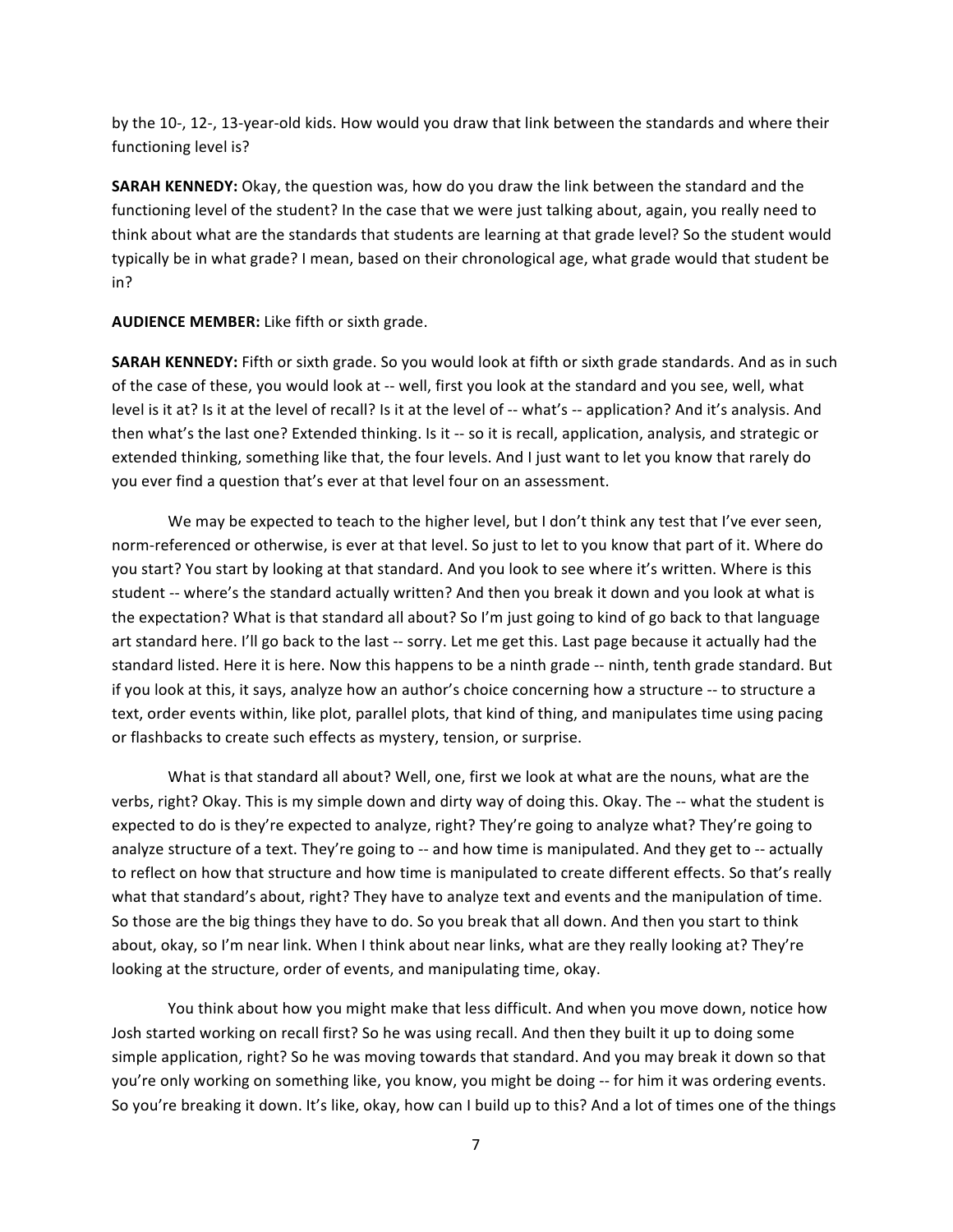I like to say is, think about a thematic unit. In thematic units, if you're teaching -- if you use "Romeo and Juliet," you don't just do one lesson on it, right? No. In gen ed., how long do they spend on "Romeo and Juliet"? Too long, okay. Now I'm going to choose how much -- how long too long is.

AUDIENCE MEMBER: For tenth grade boys, it's way too long.

**SARAH KENNEDY:** Way too long. Okay. I don't know. Some teachers spend a different amount of time. I know that in middle school -- and again, it depends on the types of activities they use because in middle school, and when my son was doing "The Giver," I thought that book was never going to end. And it is not a big book. It is not a big book. But when they were doing "The Giver," they had so many really rich activities. They did -- they went into the theme, they did role play, they took on personas, they wrote additional endings. They really did so much with that book. But those kids learned "The Giver" and they learned the theme and they learned all of the different aspects through that one book.

Now the other thing you need to realize is that most of these standards, notice how the standard doesn't say "Romeo and Juliet." The standard says analyze these things. So you use the literature -- excuse me?

AUDIENCE MEMBER: Let's just add to my questions. Do you have to use grade-appropriate books?

**SARAH KENNEDY:** You should use a grade appropriate book. Now you can like modify the text. There are different software systems that actually do that modification for you. So -- oh, well okay, well, let me see. One of things that I like to use, and again, I don't know if some people still do this -- there's -- my daughter, when she was in high school, she used to go SparkNotes. My daughter has graduated college now so that's beyond the time of frame, but she actually would go on SparkNotes.com when she was reading a lot of her stories, and they have like the summaries, they have the themes, they have samples tests that students can take. They have the character analyses, all of the different components. And they'll do summaries by chapter on a lot of the books that are being taught in general education. SparkNotes, all one word, dot com.

**AUDIENCE MEMBER:** Do they cover elementary level material?

**SARAH KENNEDY:** That's high school. Now elementary, I know there's some sites for elementary and I'm just trying to think of what they are.

**AUDIENCE MEMBER:** [inaudible]?

**SARAH KENNEDY:** Which [inaudible] project?

**AUDIENCE MEMBER: Rhode Island.** 

**SARAH KENNEDY:** Rhode Island? I'm not sure. I'm not familiar with the Rhode Island. Book builder.

**AUDIENCE MEMBER:** Book builder is one of them. [inaudible] CAST and the CAST website. It has tons of resources. [inaudible] David Rose, is the director of CAST, and I'm sure he's going to be providing a lot of references. But if you go to the CAST website, there's lots and lots of links there. Or each own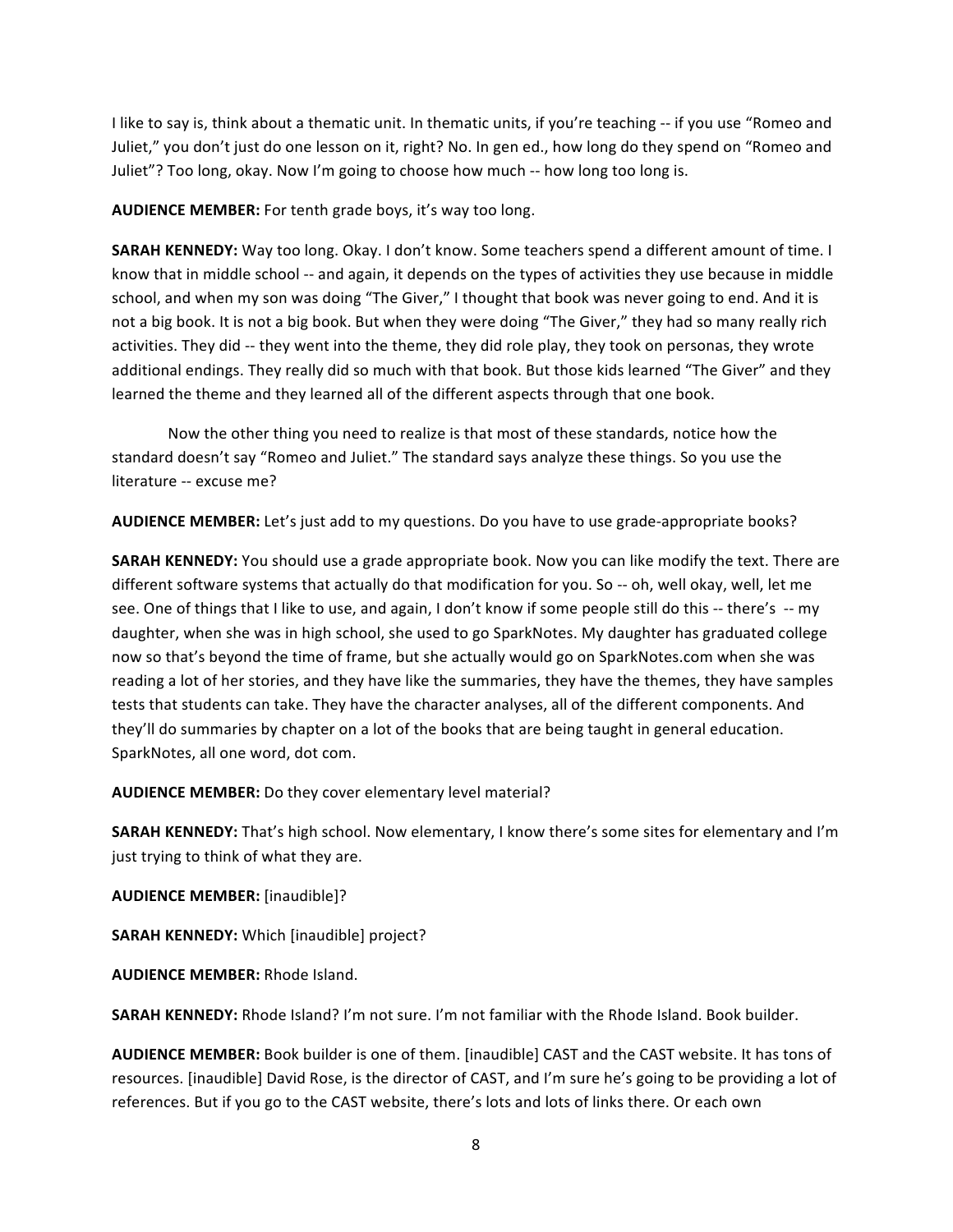immediate unit has its technology consultants that very knowledgeable [inaudible]. We also have, in our short term loan system, the American Reading Corporation has done ten science textbooks that address grade level students at a lower reading level and we have kits of those to borrow. So there's lots and lots of resources and we can connect to those. So [inaudible] with PaTTAN folks on that, Pennsylvania resources.

**SARAH KENNEDY:** That's really good. Yeah, and you can use books on tape. You can -- a lot of times, I would get Classics Illustrated. I used all of the Classics Illustrated little -- and sometimes you can get the books or you can just get the -- almost like the comic books version with even less text. So it's something that I would supplement. A lot of times I would use auditory books with those so that they would get the full richness of the language.

But one of things I like to do is when I used to use students who used pictures, I would actually go to SparkNotes, get the summaries from a chapter, and put it in writing with symbols and it would come up. And then you can actually make it shorter. You can actually, you know, make those. I think it's Symbolate now is what they use. Because I don't think Writing with Symbols is for purchase anymore. Yeah, I know, but Symbolate, it's from Boardmaker. They used all Boardmaker. Question in the back.

AUDIENCE MEMBER: How do you recommend balancing these type things with teaching the kids how to read? And then talking more of students who have learning disabilities that are maybe three or four years behind grade level, but still are -- would be able to read at grade level, how do you balance the instruction?

SARAH KENNEDY: I think that's more of a Pennsylvania.

AUDIENCE MEMBER: I'll try that one. First of all, I'm Penny Brinkley. [inaudible]. First of all, it's really important that the IEP team be engaged in making that decision. So, I mean, that's the first thing to say because there's not one right answer. You have to take into account all sorts of things, you know. How old the student is, you know, where -- what strategies are in place? But if you think of it in kind of an RtII framework, where all students get access to the Core and then students get tiered interventions to add to that, I would put it that way, then what I would say is you'd be using this sort of approach if the Core" was addressed at literature and those kinds of analysis of text structures. And then when you were doing your tiered intervention, that might be when you could [inaudible] additional direct skill instruction. Does that help?

AUDIENCE MEMBER: Yeah, I guess it's just hard at the secondary level because of scheduling. And--

**AUDIENCE MEMBER:** It absolutely is.

AUDIENCE MEMBER: And you know, you have a 45-minute block or possibly an 80- or 90-minute block. And, you know, at the elementary level it's very easy.

**AUDIENCE MEMBER:** And in middle school and high school --

**AUDIENCE MEMBER:** It's easier!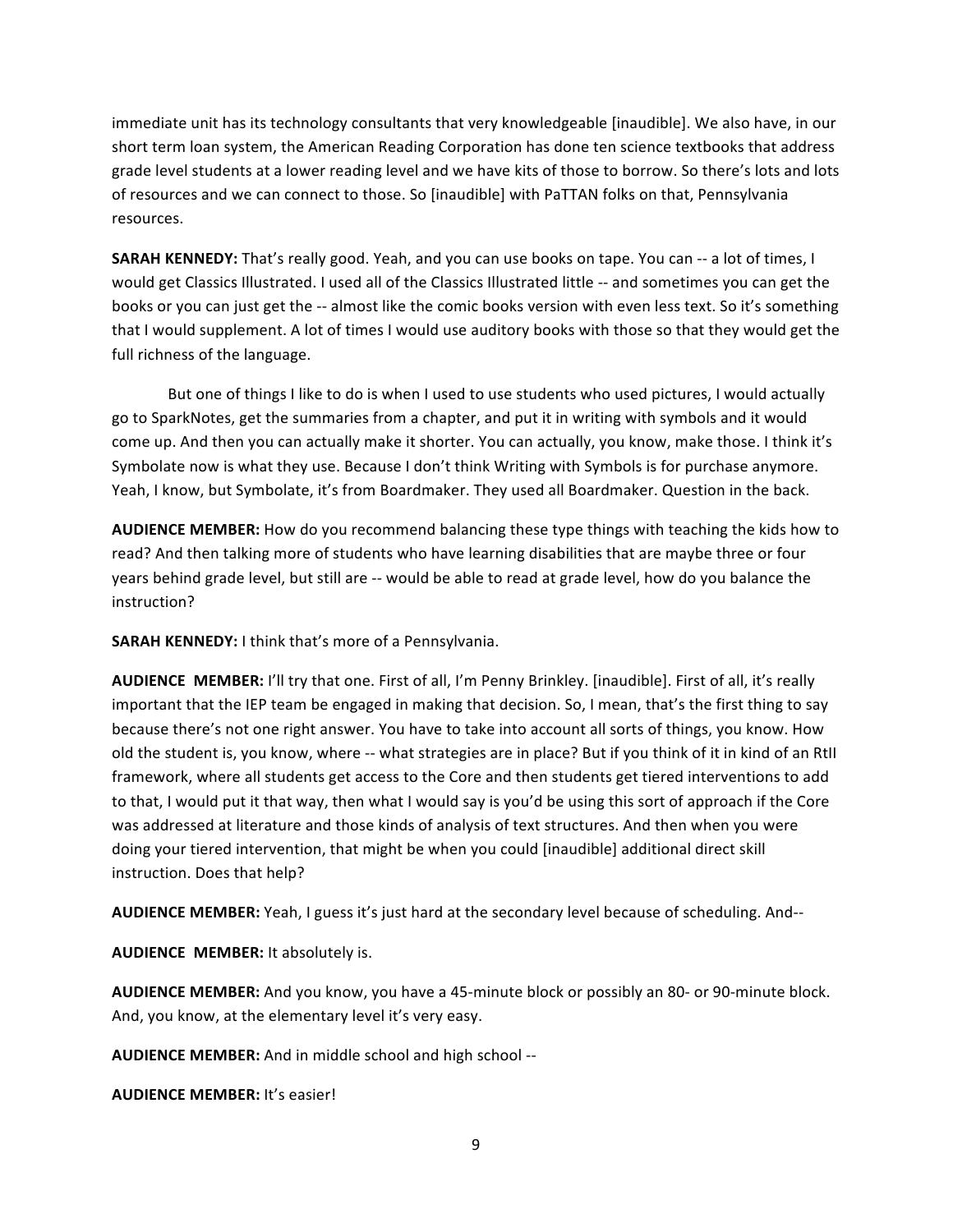#### **AUDIENCE MEMBER:** Scheduling out of time.

AUDIENCE MEMBER: I'm in the elementary buildings too, by the way. So I know it's not --

AUDIENCE MEMBER: The idea of what infrastructures need to be in place in terms of scheduling, it's a huge question because scheduling can either facilitate you delivering things in the way you need to do it, or it can be a barrier. So that's one of the reasons that it's really important that we work with principles. PaTTAN's doing a lot of work with building leaders on, you know, how you can establish a schedule. There's no one easy answer, though. And if you approach on a student-by-student basis, it's harder than if you look at it structurally in the school for how can we set up our schedule to allow it. So I do feel your challenge.

AUDIENCE MEMBER: Wendy from Pittsburgh . My expertise is in reading. And what I would offer is that we not spend six months on the outsiders, that we use excerpts to teach themes. We use excepts to teach figurative language. You don't need to spend -- I mean, you can get the point of "Romeo and Juliet" without ripping it apart ad nauseam. So when we're were talking about time, we have to really blend the fine meshing between what we want to teach from a standard perspective and what we love to teach as educators. I love "Romeo and Juliet." I think every word is critical. But the standards don't say teach "Romeo and Juliet" ad nauseam. So what we have to remember is what's the standards say? It says to teach theme, as you mentioned. It doesn't say teach "Romeo and Juliet." So how do we best teach theme in the most effective and efficient manner? That would help us having to drone on with six weeks of the outsiders.

**SARAH KENNEDY:** I think that that was a very good point, you're right. And so it is true that you want to think about what is the standard really saying, and it kind of helps you when you think about that because then you start to think about that the standard isn't saying that I have to teach certain literature, it's saying that I have to teach the student certain aspects. Like they have to be able to analyze, they have to be able to analyze the theme, they should be able to understand how different features are used or pacing is used to actually do certain -- bring about certain feelings, how events are used, how problems and solutions are used.

So again, we're going to talk about math again and these were all brought to be, I believe, as separate types of PowerPoints. So I'm just going to move into -- once again, you use the same process. You think about looking at learning, the learning target, linked to, you know, a similar standard as a far link, building that knowledge and skills -- yes?

AUDIENCE MEMBER: This is -- this makes perfectly good sense to me for grading language arts and science.

#### **SARAH KENNEDY: Yes.**

AUDIENCE MEMBER: Math, I don't have serious issues with because math is skill built. If you don't have the previous skills, how do you teach the skills that are way beyond. Like even in the presentation on math, math is progressive. You can't go [inaudible]. Algebra [inaudible].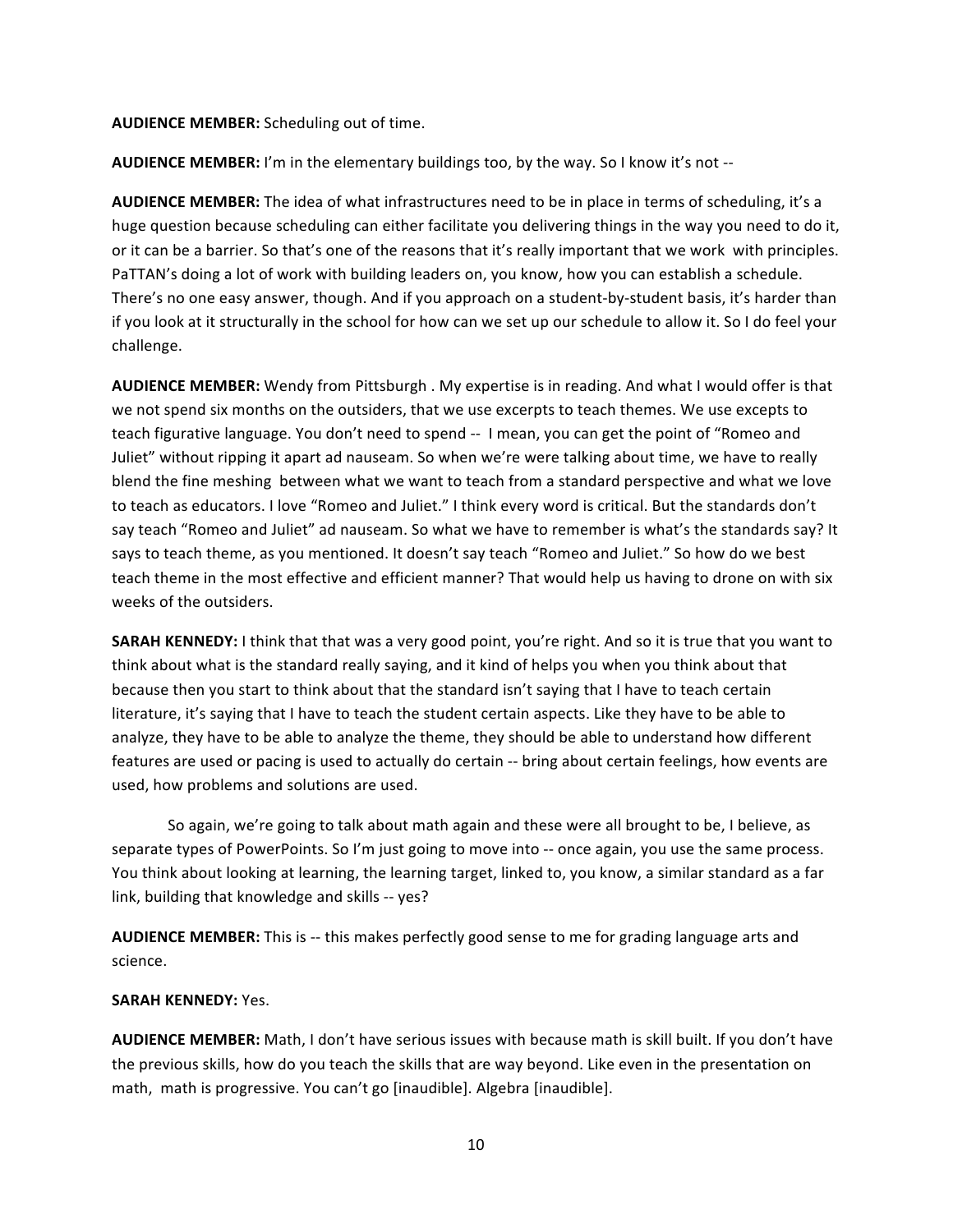**SARAH KENNEDY:** Well, again, you want to think about how you're going to build those -- that knowledge and skills. And also think about do they have do that -- what kinds of supports can be in place? When they're using algebra, they are -- do you need to have everything memorized? I mean, do have to know math facts? No. You can, what? Use calculators, absolutely. So you want to make sure you have the appropriate supports in place. So, yes, math is skill based. Absolutely.

I used to know students who had a math dictionary that they had with them, okay. And they had all the formulas. They actually had worksheets that when it was a certain formula that was called for, they just plugged in the numbers. So, they took the problem, they knew how it was supposed to be set up, and they were taught to use that. But they could actually do that.

Now, again, in math you're using those skills. You have to the appropriate supports. And I think one of the things is -- and we were just having this conversation and I can't remember -- I can't see her face, but she's here, I know. She was talking about math earlier. There you are. Yes, and she was in our math group in June. And I work with a wonderful colleague, Luann Land, who loves math. And she's actually the person who developed this component of the math standard for this math component piece. But she is really one of those people who says, you know, I think our problem with math is that people just don't -- they don't understand the math and they have a hard time really thinking about how they're supposed to teach it. And her biggest thing is, she said, "You know, if I don't understand it, then how can I teach it? I need to go to somebody who really understands math and what it really means and how it makes sense." And one of the things that I started to see because I started working with her on some of these things, is -- and see, the comic was made this morning as we were sitting up here before I think Jeanine came in this morning, was that, wow, had I known this back in the day, math would have made so much sense; it would have been so easy.

So, there's a lot of things that we have to think about. You know, what does it really mean? What is it really doing? So, when we look at -- we're going to look at math and we're going to see that, one, the standard here, this is one of the standards from the Common Core. Numbers and operation, base ten, that's the domain. The standard itself is using place value, understanding to round whole numbers to the nearest ten or one hundred. The grade here is grade three. And then this is a cluster of standards. So this is kind of how they're set up. And then for this eighth grade -- for eighth grade, in the domain of expressions and equations, we have the standard analyze and solve linear equations and pairs of simultaneous linear equations. The cluster number -- and number seven is solve linear equations in one variable, give examples of linear equations in one variable with one solution, infinitely many solutions, or no solutions. So what is this standard about?

**AUDIENCE MEMBER:** I'd have to ask a math teacher.

**SARAH KENNEDY:** Okay, what are they going to do? Can we just pick up the verb? The verbs, what are the verbs? Analyzing and solve. So it's at what level? There's kind of actually two levels here, isn't there? Application and analysis. Because the main standard itself is saying that it's analyze. But then that cluster, that number seven that we're focusing on, what level is that at? It's at application, isn't it?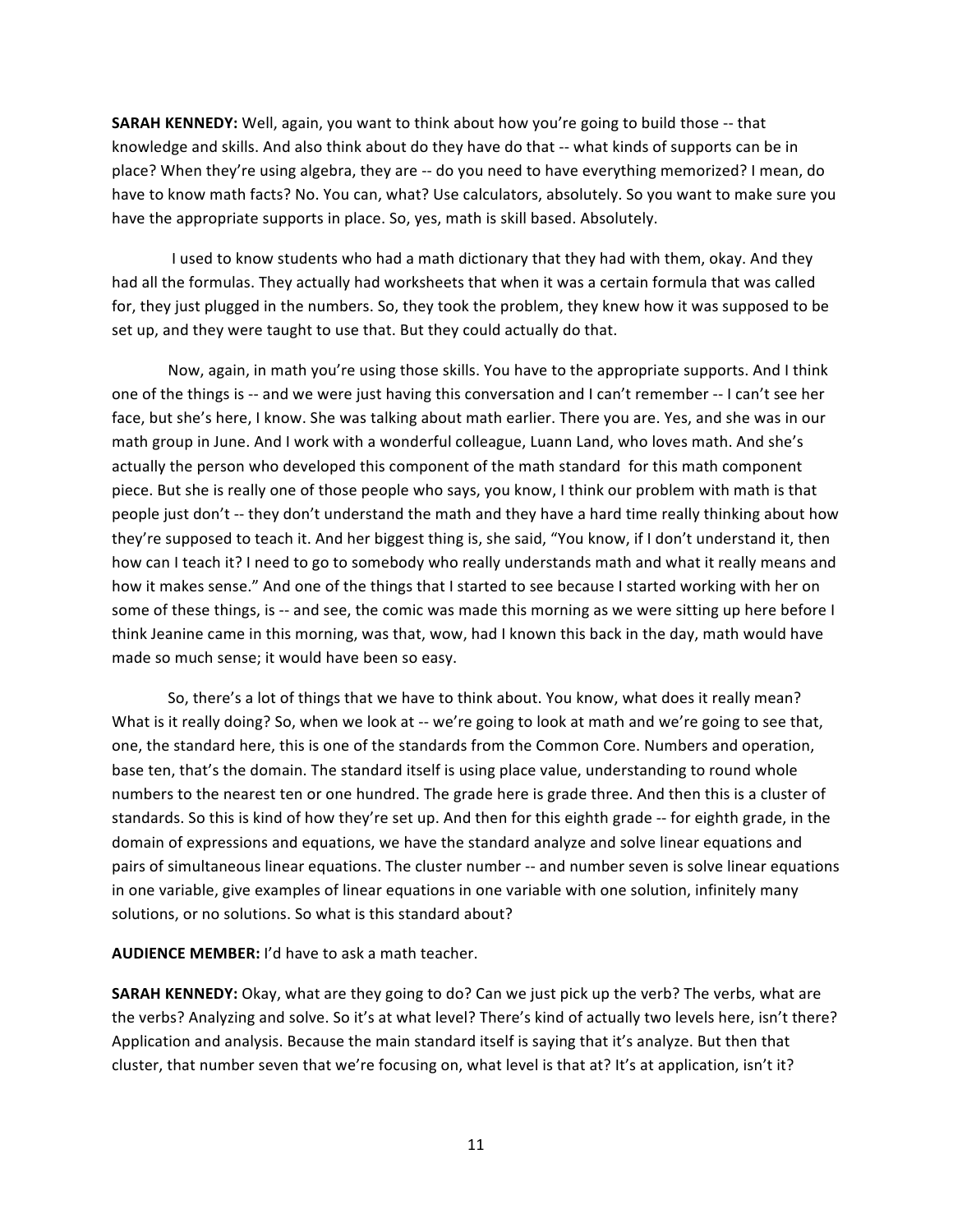Because it's solve linear equations in one variable. So they're going to solve linear equations, right? That's what we're looking at.

And really, okay, so here's the equivalent. Show which of the possibilities is the case by successfully transforming the given equation into simpler forms until an equivalent equation of the form *X* equal *A*, *A* equal *A*, or *A* equal *B* results, where *A* and *B* are different numbers. That make sense? Who's a math person and can explain what that might look like?

#### **AUDIENCE MEMBER:** [inaudible]

SARAH KENNEDY: That's right. That's why you really need to collaborate with your general ed. colleagues. Okay, here is another standard. Use functions to model relationships between quantities. And that cluster four is construct a function to model a linear relationship between two quantities. Determine the rate of change and the initial value of the function from a description of a relationship or from two *XY* values, including reading these from a table or from a graph. Interpret the rate of change and the initial value of a linear function in terms of the situation it models and in the terms of its graph or a table of values.

So what are we going to see here? They're going to use functions to what? Model relationships between quantities. Okay, does that make sense to anybody? This one makes more sense to me because I can see this one, okay. They're going to construct a model basically, this is number four. To -they're going to construct a model of a linear relationship between two different quantities, okay. Oftentimes, function tables, it's like, you know, A -- so you have X and Y. So -- and then you look at the rate of change, what's the change? Like if you have one hour, you're going to go ten miles. Two hours, how many miles do you go? So what's the rate of change? That kind of thing. You're going to do function tables here. That one I can see.

Okay, Josh, we're working with Josh again. Josh is creating a growing number pattern given the rule of five. This might -- again, is this math? Yes. Is this typical of a student this age? No. Can you see how you might start here? Because if he's looking at patterns and he's going to have to look at rate of change, you might start by having him do something like this, right? You wouldn't stop here. This wouldn't be the place to stop, but you would do that because he is creating a number pattern based on a constant rate of change if he is doing a pattern of plus five, okay. So that is a constant rate of change. It's a far link. It's not what other students this age are doing with regard to this standard, but it's still related.

Then let's move into the next one. Is this the performance? No, again, this is not at the same grade level. It is -- he's using skip counting to model a constant rate of change. He's not determining the rate of change based on that relationship between those two variables. So here, here we have him completing an input-output table given the rule of plus two. So is this academic? Absolutely. Is this a near link, far link? I mean, is this typical of what the content is? It's still a far link, right? Because he's modeling a situation in which a quantity or an output changes at a constant rate. So he is simply modeling this. So the input's one, the output's three. So if he completes this, he's told what the rule is, he's told what the rate of change is. So he's -- it's still far link, but he's working towards that standard.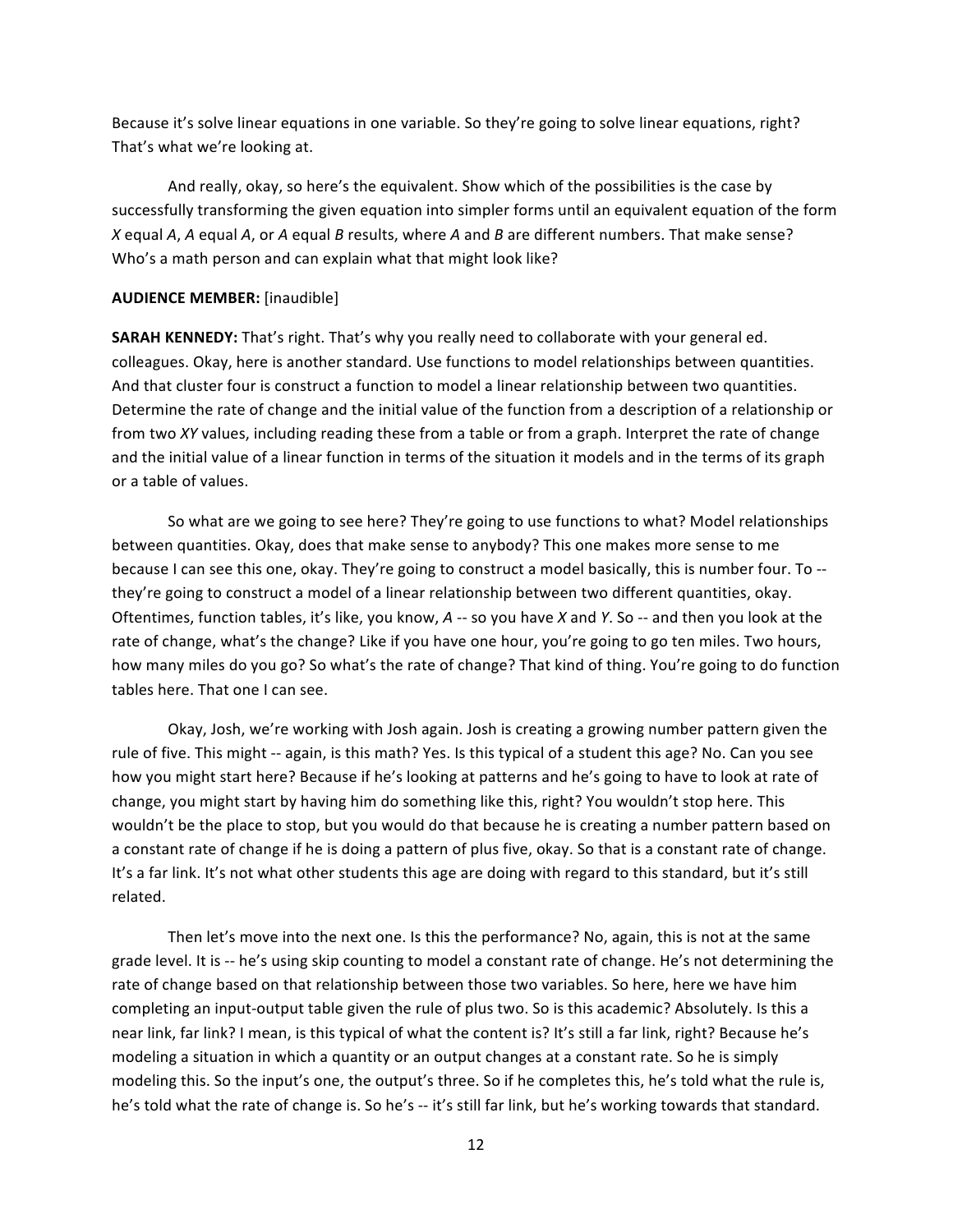And then, again, the performance, he's not determining the constant rate of change, but again, he's still working in that area. He's learning; he's making the steps up. Does this make sense? Can you see how this is working? And again, can you use manipulatives to do this? Yeah, a lot of times that's what you're going to do, you're going to use manipulatives so that the student can actually do this and make it more of a concrete process for them. They use the supports that they would need.

Now I don't have the video tape, which is unfortunate. Again, the video links are not working. But here, in this case, one of my colleagues who had been in the classroom, and this had been her student, was working on the relationship between variables. And she actually had him modeling, building a fence, building a fence pattern. And they were using a computer program to simulate that. It is mathematics, definitely. In this situation, the student is given a model and using manipulatives. They do create the pattern. And they use the table to record the variables. The student then has to determine what the rate of change is because they're not given the rule. They just said, okay, so now we've had another hour and they have a computer program that's set up to do it and they also do it with some -they actually have some almost like Wikki Stix that they're using to build a fence. They're doing fence patterns."

That's the other thing that I'm just throwing out there because one of the things we need to do is make sure that we are using materials and activities that are motivating and engaging to students. So one of the things that they used for this student is he really liked horses and horse farms, so they were actually using a video, a component, that actually used building horse farm fences. And that's what he was building when he was using the Wikki Stix. So, horses were very motivating to this student. Yes?

AUDIENCE MEMBER: I guess in my previous -- I understand all this, I get this. I do this. But I am a regular education teacher, but ex-special ed, so you have that little -- sort of know where my background is. But I'm struggling with how I try to help my peers understand that this is the right thing to do because I'm going to tell you there is great resistance.

# **SARAH KENNEDY: Oh, I know.**

AUDIENCE MEMBER: Across this state and across every place to understand that this is the right thing to do. And I-- you know, I don't know how to do more to have them understand that this is acceptable, that this is still making that standard. I mean, what are we doing in this to prepare?

AUDIENCE MEMBER: We were just talking, and I'm also a PaTTAN consult, about the trainings that we've been providing as far as math initiative and really focusing on using a lot of different representations for students demonstrating their knowledge. And we get a lot of work in algebra this year. And we're looking at some of the pieces and I'm just saying to my colleague, we really worked with teachers on using a lot of manipulatives. And a real big key piece is for teachers to analyze how students are learning and their assessing to understand their understanding of concepts and moving from there. So this goes very nicely with that kind of turning. But that is, and working through those workshops, that is a big jump, you know, for people kind of thinking about less like -- and a lot of the trainings that we had this week were kind of saying like modeling isn't demonstrating the "it's more interactive," but that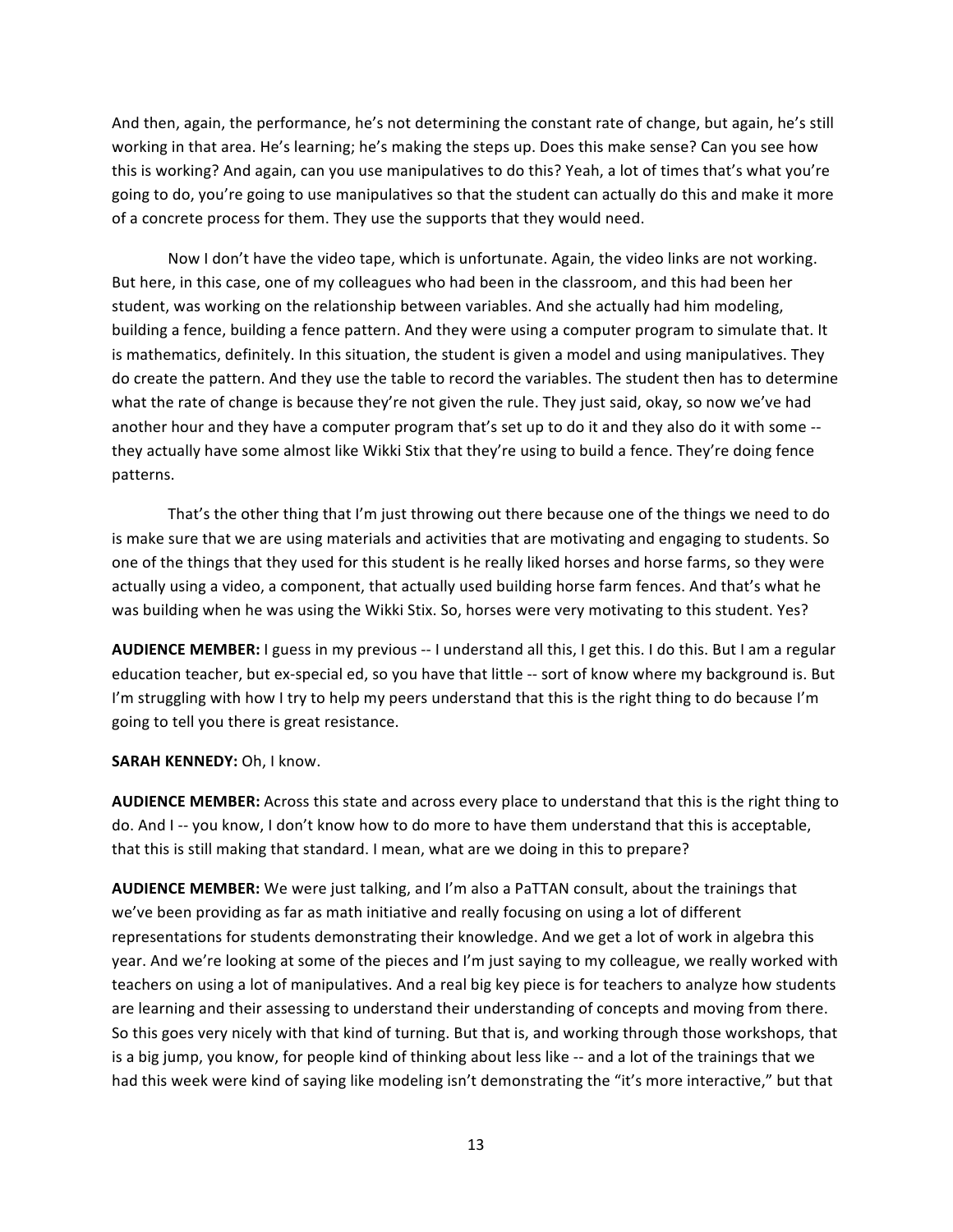is a piece that needs a lot of change. And this does fit with it, but I do realize that that is something that really, you know, needs to be focused on and really stressed because it is not always there.

AUDIENCE MEMBER: I think it's easier to understand this than to have them -- to have a lot of my gears changed. I mean, and I'm on an elementary level. I am -- and I'm a mother of three and one of them has learning issues and I can tell you my high school people aren't going to do this. I'm just telling you because they don't do simple things to help modify.

**SARAH KENNEDY:** Well, I got to -- I mean, on a personal note, I got to say, I -- my nephew, who is now in his thirties, he had learning disabilities, dyslexia, severe dyslexia. And his mother would not put him in special education because they would not have taught him the content. So she had private tutors. They sent him to a private school. He ended up graduating with honors. He ended up going to college, getting a great degree, but the thing is, unfortunately, that's one of the things we really need. We do need to change. I don't know how. There's no magic pill you can give your -- you know, we can't do something like that. But I think that your state, I know from the conversations I've had, they are doing a lot of work and I'll let them -- I'll turn it over to them to kind of address.

FEMALE: Well, you know, one of the things we struggle with, we work -- we've been working on the area of inclusive practices and we're starting to shift and really focus in on kids with more complex needs. But, I mean, one of the things we struggle with is sometimes we make an assumption that the instruction that's happening in the classroom, in the general ed classroom for all kids, is effective instruction.

And so I kind of hear you, and that's what I'm getting from you, is, you know, it's challenging enough for us to help figure out how to modify curriculum for kids with complex needs when we have effective standards aligned instruction going on in the classroom, much less when perhaps we don't. So, you know, we have 4,000, almost 4,000 school buildings in Pennsylvania and I don't know how many teachers. But we are -- PaTTAN is working with a small number of schools that we started. We have about 25 schools right now where we started working with them focusing on including kids of the most complex needs.

And we do have some really powerful examples of a chemistry teacher, for example, who is working collaboratively with the -- a high school chemistry teacher working collaboratively with a special ed teacher to plan instruction that is designed to address the needs of all the kids in that classroom, including kids who are working at much more concrete levels. But we have a long way to go. There's no question about it. I think what we're also -- Pennsylvania has just entered into a consortium with a number of other states looking at redeveloping our alternate assessment aligned to the Common Core Standards. So, I mean, we're going to continue to see movement in this direction, but there is a lot of people that we need to impact.

And we also need be impacting our institutes of higher education that are preparing teachers to teach. But I think we have lots of pockets openings going on, but that may not directly impact your peers and your school. And we encourage you to, you know, again, follow up with us. We'd love to find some more schools to work with. We have -- we had a group of educators together in June, reading, math,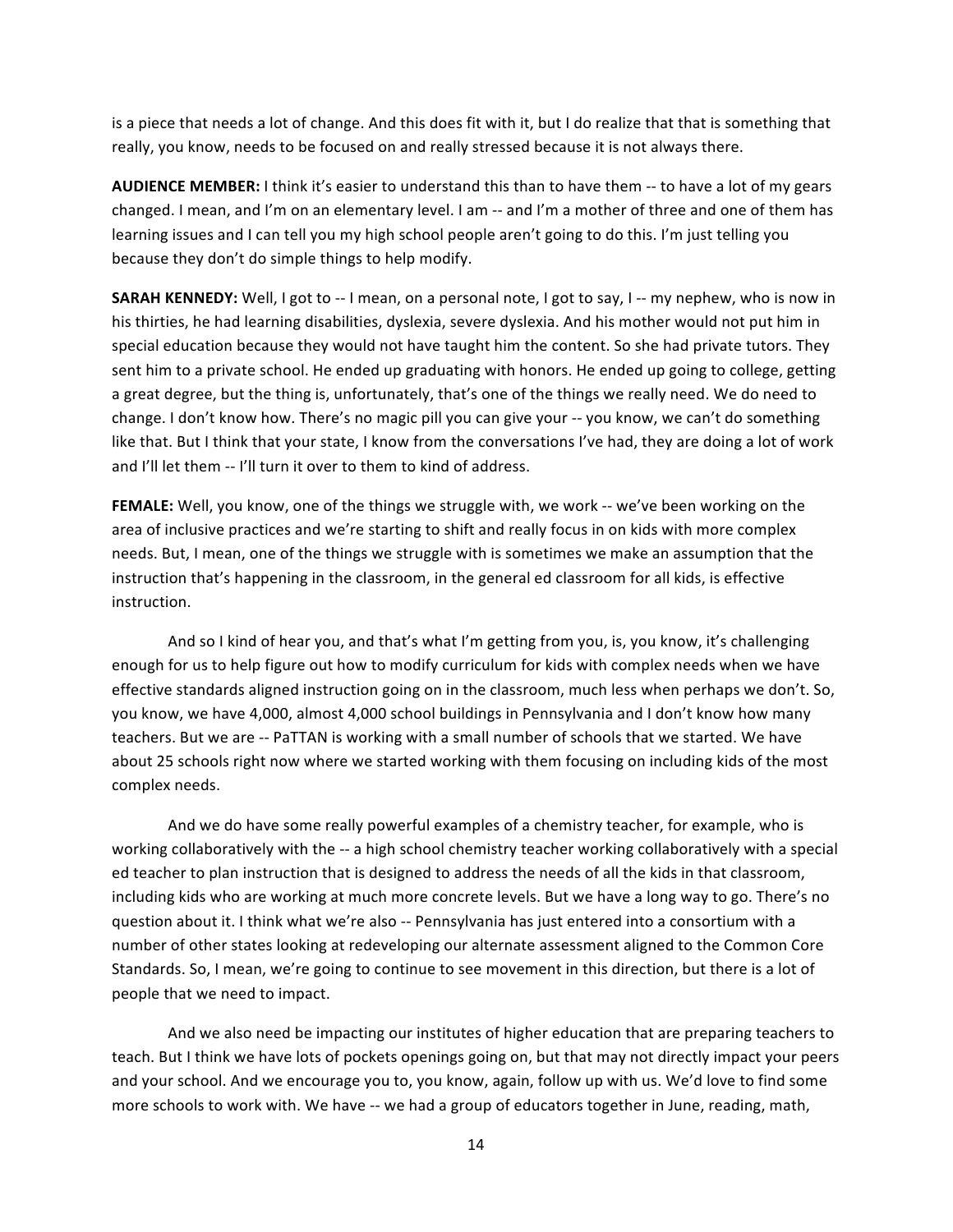and science lessons that we worked together, content people and special people, to modify how we could take those lessons and provide access to grade level content and what would that lesson look like.

I think the work you're hearing here on universal design for learning is really the direction we need to head in. You know, we need to design effective instruction that is standards aligned that can address the needs of lots of learners. But we have a long way to go. So I don't know any of my other PaTTAN colleagues that would like to chime in here, please feel free. Or, who -- colleagues, doesn't have to be PaTTAN, please.

AUDIENCE MEMBER: I have two things that I'd like to say. One is just throughout this whole week I made an observation that one of the issues I think is people are not yet connecting the dots. You know, we have RtI, we have UDL, we have the Least Restrictive. You know, we're focusing on significantly challenged kids and people are still seeing it as this little pigeon hole and how can we do all of this? It is very difficult. They are not separate little boxes. And when we can see it as a big picture with UDL as the underpinning with consistent text support, with, you know, whatever, it's going to get a little better.

The other thing is you can feel it in this room. Some of us aren't going to be around long enough to see this actually happening. So think of yourself -- [laughing]. Really, look at this as being the pioneers and what is best and right for kids. And it is hard for us and it hurts sometimes, and we go home and cry and spend 24/7 going, "Well, how, how are going to do this?" But it will happen, and you have to kind of look at it as what's my piece? How can I do what's best for the child that I'm with right now so that, down the road, these pieces do all come together. For somebody else's kids, maybe, but it will, okay?

**AUDIENCE MEMBER:** I have a question.

**SARAH KENNEDY:** For me or for --

AUDIENCE MEMBER: For you in regards to vocab. You're presenting these case studies tonight, okay, and you're giving us the example of the far link and then a closer link and then near link and this progression [inaudible] from the standard, going from a lower level to a higher level. So I'm trying to think through this and I just want to make sure I understand. Are you saying -- would you say that -- are you going to give examples in that so that we can see the different levels? Or would you say that all students, if we were able to analyze the standards well enough, that we as educators and who are [inaudible] could have all students have near link assessments and near link lessons? Or are you saying that some students' performance will require you to have a far link and to -- so, that's one question. And then the other question is --

**SARAH KENNEDY:** Okay, so that first --

AUDIENCE MEMBER: The pacing of all that, because how do you get them to the near link in the time period that is given to get that area done? So they're doing this -- they're doing Shakespeare for two weeks and then they're done with it and that person has already only done like the far link, lowest far link one, and you haven't had time to get it to near link one.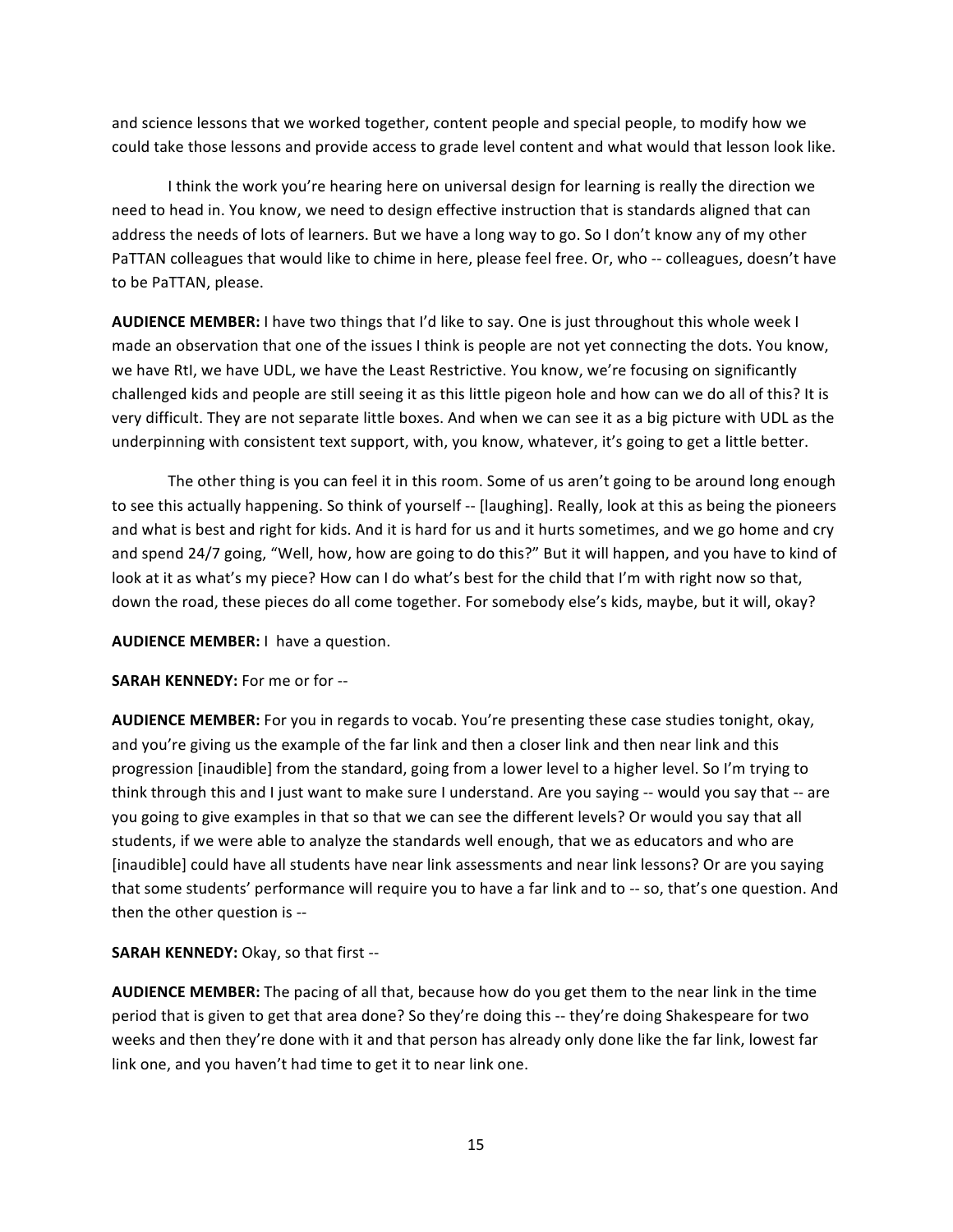**SARAH KENNEDY:** Okay, so they may be doing Shakespeare for two weeks. First question was, how do we get them -- are you saying that we do one versus the other? Do we take them from the far links to the near links? Or are you saying that if we analyze these, that we can actually work on getting to the near link? There's a couple of different ways to look at this. The first one is to say that we need to truly understand what the standard's all about. And I think part of that really looking at the differences. So we showed you the far links and the near links. We also showed you too that the students were answering questions, but in one it was a simpler level, it wasn't quite there. But in the other, it was a near link. So one was a far link, one was a near link. And it had to do with what was being -- instruction was being provided on. The use of something.

So when one, they were just asking, "What's the problem? What's the problem? What's the problem? What's the solution?" The next one they were looking at how does -- what kind of pacing does he use? And what does it do? You know, does he use a fast pace to provide -- to demonstrate tension or to create a problem? What kind of pacing was used? That kind of thing. So though we did -- they might both have been answering questions, so think about it. You want to think about embedding, whether they're working on IEP goals and objectives. They might be answering questions. And in doing that, you're thinking about, okay, how can I do this?

But you want to think about, when I'm looking at this standard and its analysis, in one instance I was doing some simple recall and some basic application. Well, the other one, I was actually nearer to that standard because I was actually working on what the standard was all about versus just a smaller component piece. So, I guess what we're saying is one, this is to really give you an idea of the difference, to make sure that you can have a tool to really analyze when are you truly linking and aligning? What is really aligned? And what's a far link? But you never want to stay at a far link.

The other piece of that was when you were talking about they only had two weeks to get to this point. You're going to work on a standard like analysis across -- I mean, in high school, they do that across multiple novels. My daughter may have been in AP literature, but she -- I mean, and granted, yes, they had like a ton more books than the advanced or the general class had, but they did those types of things across every single one of those novels. They worked on those same things across all of those novels."

So you don't have to spend, you know, a month on "Romeo and Juliet," but you're going to basically spend the year on looking at theme, character analysis, analysis of pacing, all of those things. Does that make sense?

AUDIENCE MEMBER: And that's what Wendy, what you were saying.

**SARAH KENNEDY:** Yeah, that's exactly what she was --

**AUDIENCE MEMBER: Yeah.** 

**SARAH KENNEDY: Yes?**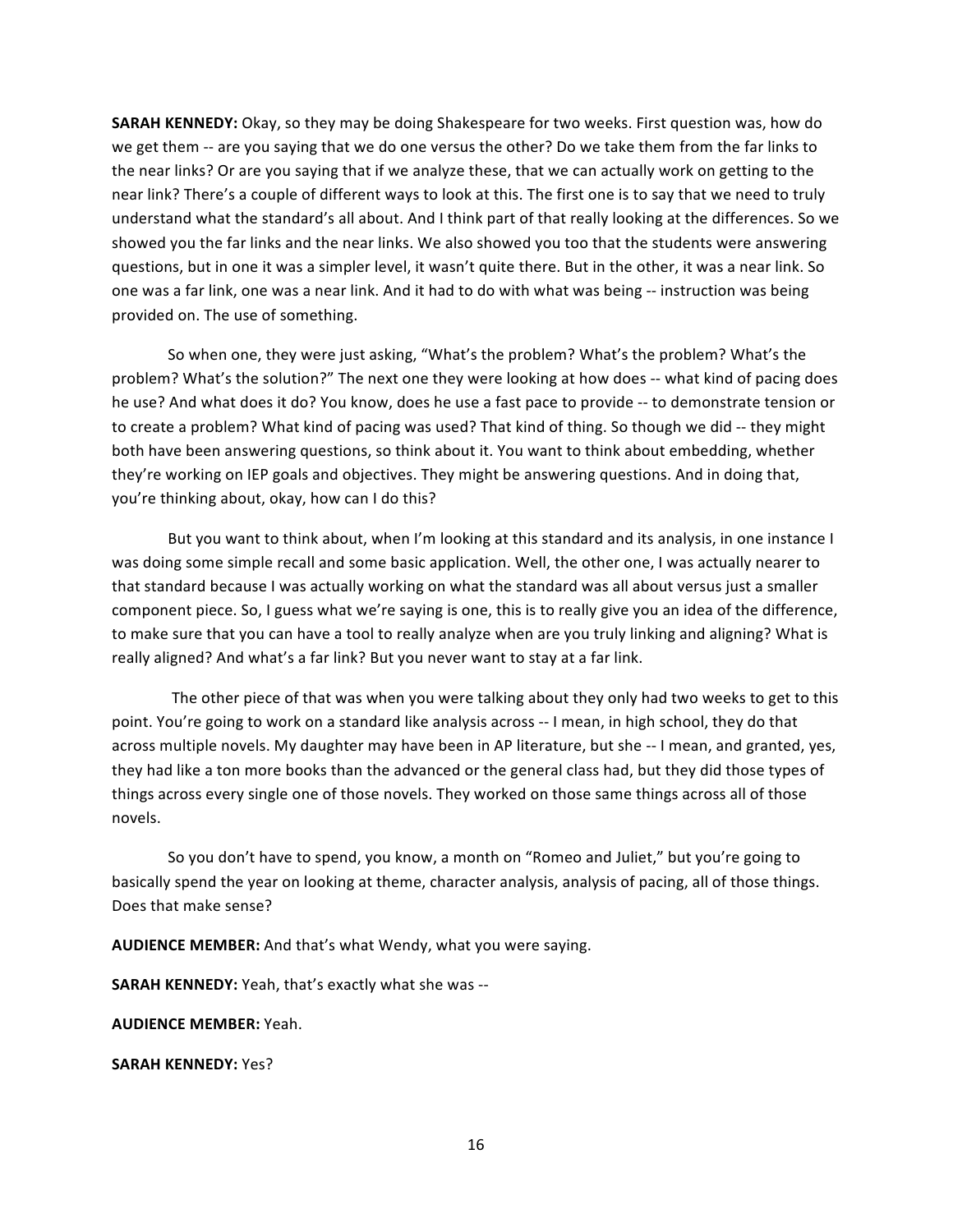**AUDIENCE MEMBER:** One of the things that we just did in our high school is we have a new communication art supervisor and the communication art supervisor took and looked at the skills that were necessary for [inaudible] English classes. And we're on block scheduling, so what is happening is the skill base is similar in like an English 9, English 10, English 11, all the teachers. But what novels and what literature and things like that that they're using could be different and could be different for the students? We actually, next year, are starting an intervention English 9 with students that have a low reading level of pulling into that English 9, a reading program like Read Naturally. They also have a choice of READ 180. So we've been exploring that.

But I'm working very hard as a supervisor of special ed with my English and my math department to work on skills and strategies for our students to access and where they're coming in, but they've been very open to that. So there is some resistance as IU person can say, who is sitting over on the far side, but we really making strides in the classroom for all students to be there, scaffolding this and moving them forward, but the skills are still the same. So I do see some movement on Ben White's part and each one is at a different place, but so are my special education teachers. They're at a different place with how they feel about it. But it definitely is a movement that I'm seeing. And we're working very hard with response to intervention at the high school and at the middle school so it doesn't just leave when they leave elementary school and just sharing all the data all the way up through. You know, so everybody can see where their students are. Kind of what you pointed out and Janine pointed out.

The Common Core is not being taught with fidelity. And that's got to be taught with fidelity first. That's your 80% to 90%. So we're -- we've been in RtII for five years at the elementary school and we're not doing it yet with fidelity. So we are working hard on that.

**SARAH KENNEDY:** And that's just it. I mean, I think that for some reason, we in the area of special education seem to think that we need to have all the answers right away, you know. I mean, the rest of the world does not operate like that. I don't know why we're like this. But we do need to make some headway. And yes, absolutely, we do need to start and we need to move forward. And again, in general ed, you do not have -- do you have every single student in general ed at the -- what are your levels?

# **AUDIENCE MEMBER: Below basic, basic --**

**SARAH KENNEDY:** Below basic, basic, proficient, and advanced? Okay. Do you have every general ed student at advanced? Do you have every general ed student at proficient even? Absolutely not. So the thing is, that's what we're saying is that you want to give the same opportunity to every student. And that means you give them access to that instruction and you give them a method for demonstrating what they know, so. And they can't demonstrate what they haven't been taught. Yes.

**AUDIENCE MEMBER:** I just wanted to say I appreciated the various examples of far links and near links because it calls to attention that it sometimes is, as a teacher or consultant, my assessment team that didn't ask me for the right thing from the student. It's not the student's skill to always have to build up to and start at a low level. It's understanding that standard and knowing how I might ask to analyze versus identify. I don't always have to start with -- let them sequence the events. But that's also my kind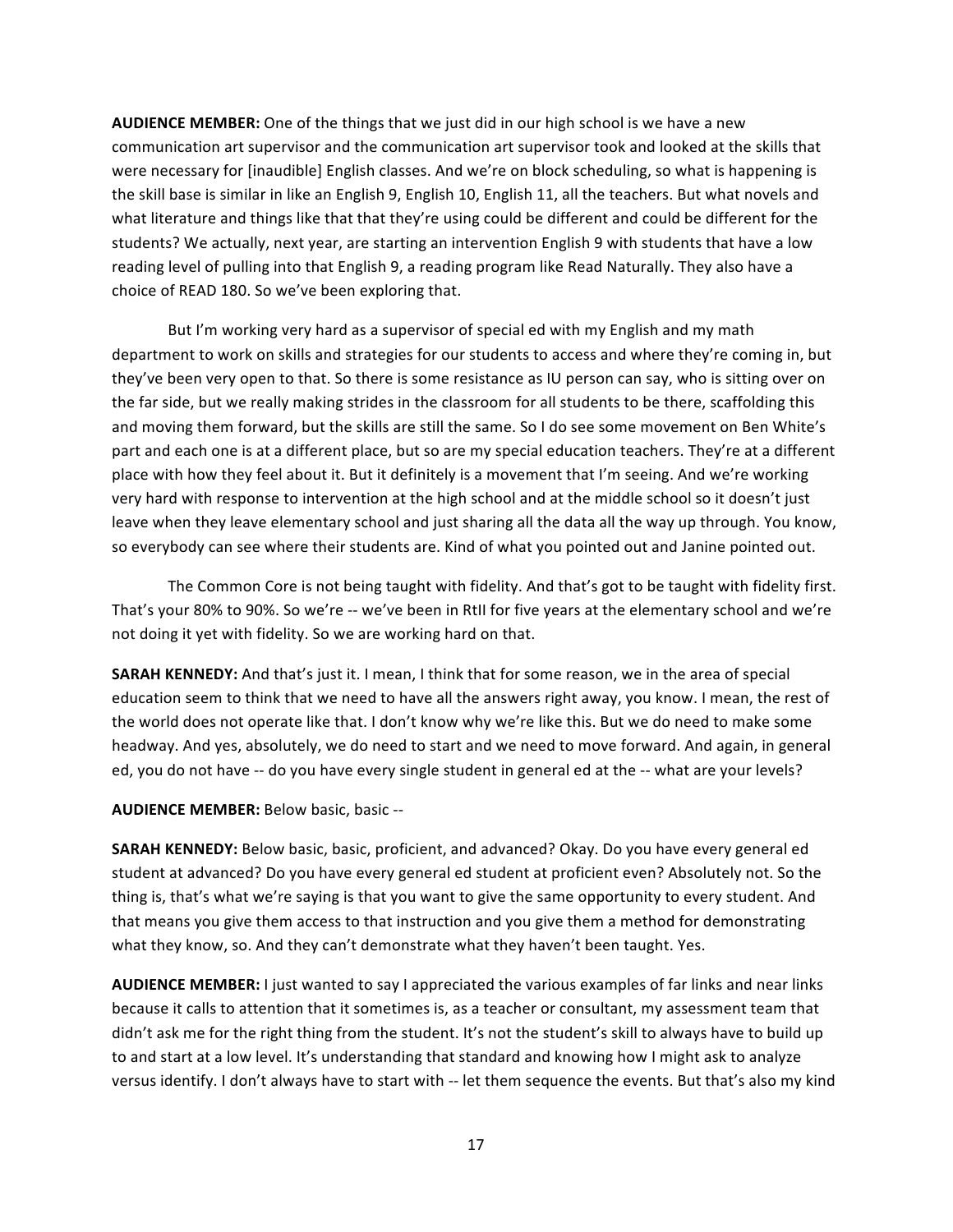of [inaudible]. Maybe if I started an assessment measure, that would allow them to [inaudible]. They would surprise me.

**SARAH KENNEDY:** That -- how -- did everyone hear that comment? Because that's a very profound comment, and that's exactly what we're saying is sometimes it's our assessment measure that really does the disservice because we don't assume that they can actually do anything but, you know, sequence the events. But maybe if the assessment measure really was set up to analyze in a way that they could do that, demonstrate their analysis, maybe they would surprise you.

And what we're finding, the records -- I mean, we haven't got a lot. Again, this has been a short time that people have been really looking at teaching content. But what we're being reported back is that kids are surprising teachers. They are really surprising teachers. So it's one of those things where, you know, general educators don't ask the question, is it meaningful for students to learn this, general ed students. You know, they just know that that's what they're supposed to teach.

Although maybe you have run across a few that do think that, but typically they don't ask that question. And they don't walk into classroom and say, "Well, you know, looking at these kids, I don't think they're going to learn this, so I'm just not going to teach it." They don't really do that. So it's that whole we need to presume competence, we need to have high expectations, and we need to teach and instruct students to that same level.

Okay, so, unfortunately, the video that you're missing here is really a near link with Josh. He was, again, working on using models to determine the relationship between variables. It was a near link because he was working on the same content. He was modeling a given situation using manipulatives to create that pattern and record those variables. And, again, he did have to determine the rate of change. After they were actually doing that, they asked him, what is the rate of change? And he had to use that information to term that linear function.

And yes, he was the actual performance typical of a same age student. He was modeling the fence construction. He had to identify how many hours it would take to build ten sections. And, again, it was a positive rate of change. So it wasn't something. It may not have been at the same difficulty level, but it was still -- he was still doing that same application. So you can see this was actually his final worksheet. And the teacher sitting up there next to him is a colleague of mine. This was her student back in the day. And she -- her name is Jackie Norman. So she is the person who is actually working with him on this, and this is one of this work samples.

So then, we're going to look at different learning targets of a student with more significant support means. This was Leslie. And unfortunately, it's the same situation. Leslie actually has a head switch. And with Leslie, again, they're using manipulatives. She actually has a computer set up with a head switch and it sets to a rotary dial. It also sets to a scanning dial. It scans through numbers for her. It also sets up to her computer so that she can wait till it hits the section she hits it, and then it moves on. So she built patterns on her computer screen, but she used a simple head switch.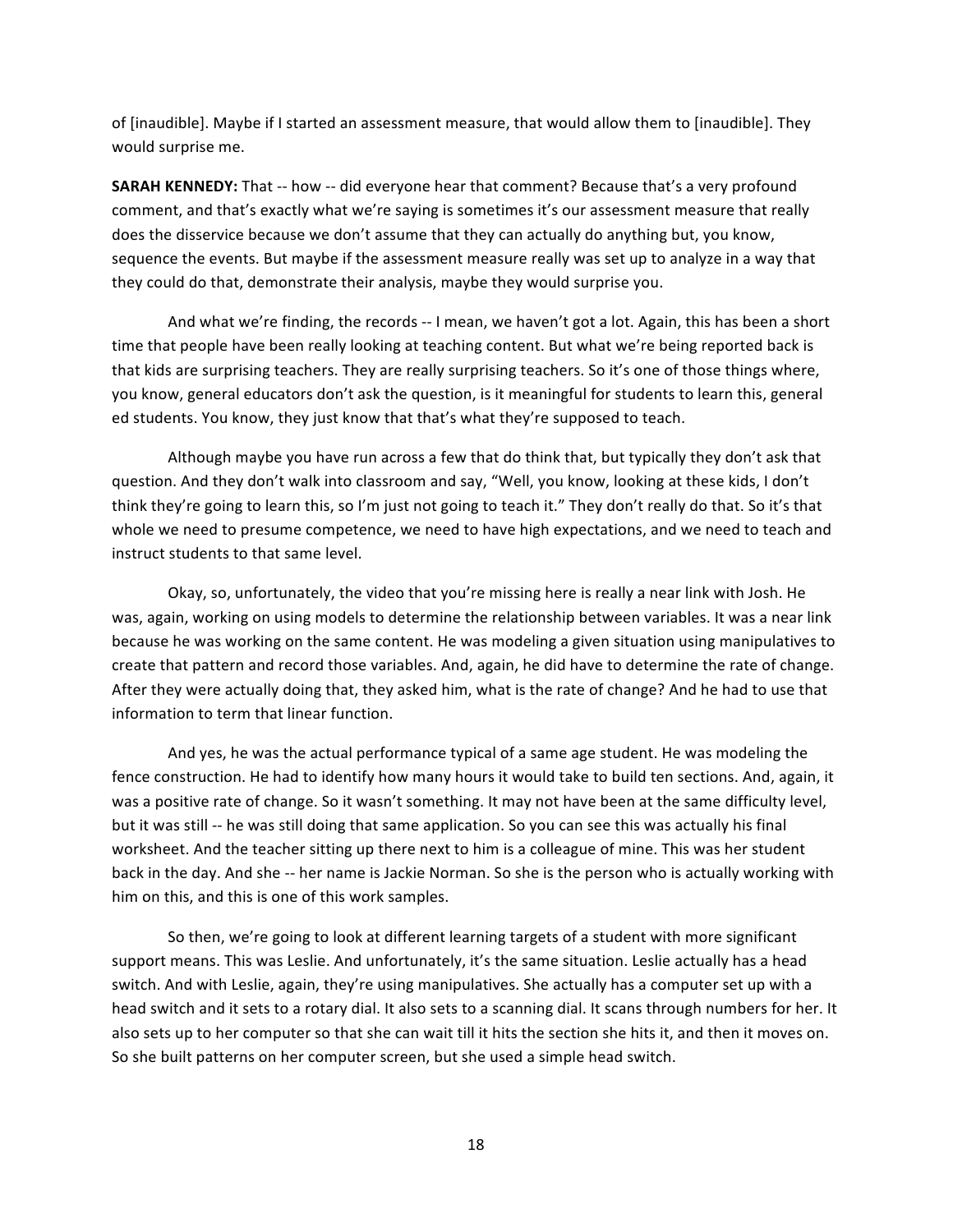Now, with Leslie, when we showed the video of her -- I think was it this one that we showed? I think we showed one in January and then we showed the other one in June. The first one we showed, everybody thought -- was it that the one where they thought she was too high functioning? Because of her use of the head switch? It was one or the other. And we said we need to show the other video because we also showed a video where she was actually being instructed and she wasn't consistent with her use of the head switch. A lot of things that are -- you know what? Sometimes what we find out is people assume a lot based on a student's use of something.

Now, it look Leslie a while to get proficient with her head switch, showed very significant needs. But before she came into Jackie's class, she was considered to have absolutely no communication at all. She was -- they did not have -- they said she didn't respond to anything. She had not been taught content until she walked into Jackie's -- or until, excuse me, until she was enrolled into Jackie's classroom. Her only independent movement was to the left, which was where her head switch was, and she had started to round her mouth for -- I'm not sure if it was for a yes or a no. And then the smile was the yes, the rounding her mouth was for no. And that was how she was doing her communication for simple yes and no questions. But she had the head switch and she was actually answering questions using a scanning dial.

So, again, when--it's pretty interesting for us if we would have shown a video of her before she got the appropriate supports in place. Everyone would have said, "I know that student. I have that student in my classroom." But as soon as they saw her using that and actually answering contentspecific questions, they were like, "She's too high functioning. She can't be my student." So a lot of times that -- we always run into that dilemma, do we show before and after, before a student has communication systems or after they have one? Because they oftentimes don't -- they look very different.

So, yes, Leslie actually did the same activity and, again, it was a near link for her as well. In her case, here you'll see that some of the assistant technology that was used, they actually had -- this was part of her computer screen that was set up to build a fence. She would click on it to build the fence. It would give her the numbers. Finally, it filled in her table for her. And then she had to estimate using that scanner up at the top. She had a scanner where it would actually would light up and then she'd hit her switch to stop it on the number that she needed to, okay.

So that was how Leslie worked on that same standard, basically the same activity. Notice they're both basically doing the same activity, but the supports were very different. The instruction was pretty much the same, the supports were different, and their performance looked a little different because she needed much more support. Are there any other questions about this at this point? I think we have -what time do we have to finish?

AUDIENCE MEMBER: I would say like [inaudible] so you have about half an hour left.

**SARAH KENNEDY:** Okay. Do you want to move on to science? Did you have any additional questions? No? Okay. Moving on to science. Science happens to be one of my favorite areas. And, again, we have the same questions and we talked about that.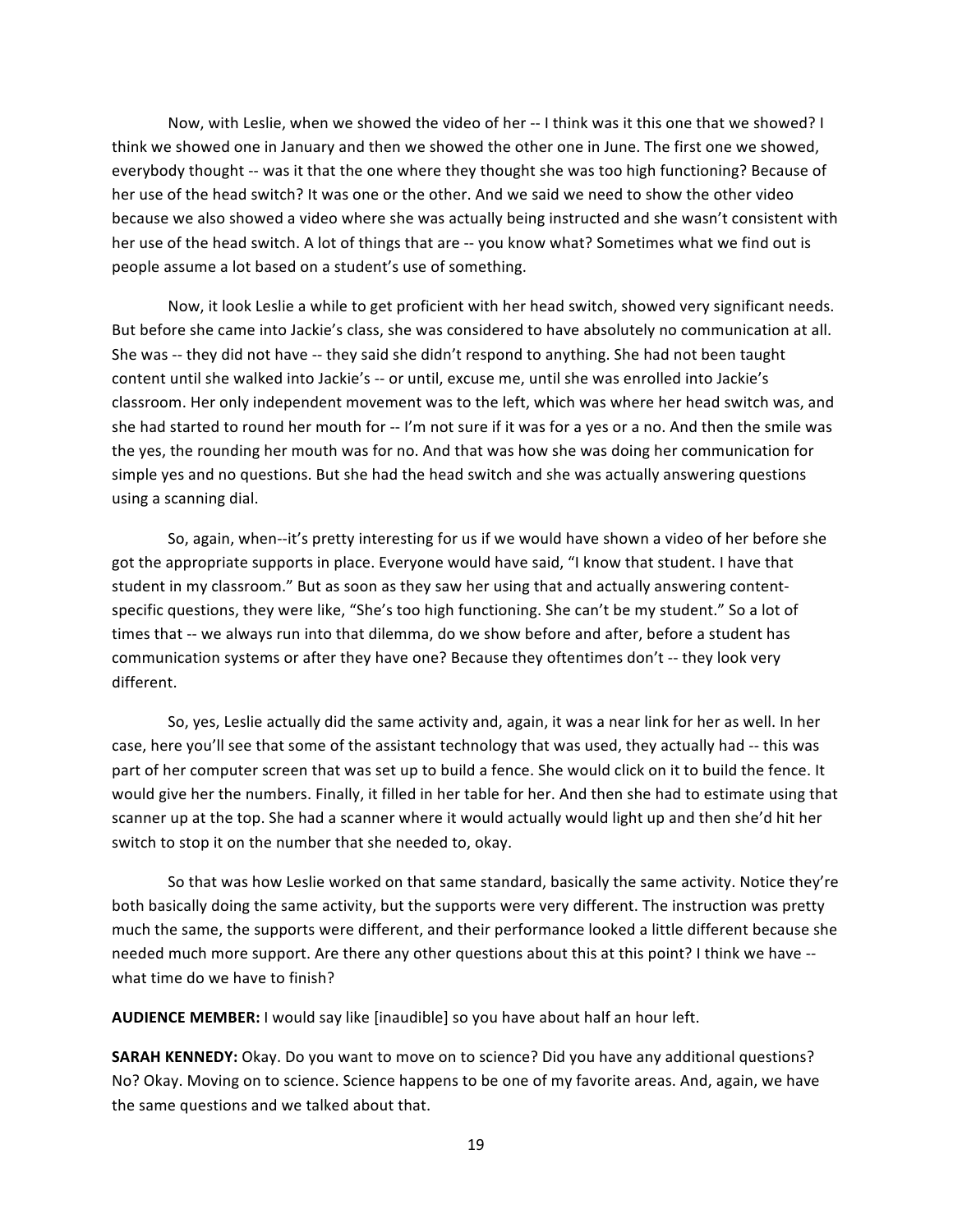Now science, apparently there's -- I don't know when they're due, the Core curriculum content standards for science. I don't know when they're going to be out, but rumor is -- rumor on the street. So I'm just going to say this. Rumor on the street is that they're going to be very close, if not the National Science Education Standard. So that's what we're really using for this. And most states really have their state standards aligned very closely to the national standard, so they should be in pretty good shape.

So, again, we have a set of specific facts. When you look at this, what science is set up, you really see that it's broken into different domains. Again, we have your physical, you have your life science, you have your earth and space, then you have science and technology, as well as science and personal and social perspectives, history, and then we have the scientific inquiry, which is processes of acquiring scientific knowledge.

So, in science, you're really looking at utilizing skills that you've really gained oftentimes in other, you know, in other areas. And you're looking at the knowledge component, okay. So when we look at science, we're going to go through the same process. Is it a typical -- is it a task that's typical of the student in the same grade level content? Is it academic? Is the performance of the student typical? And is it meaningful? If it's being done, if it's something that's done in the general ed classroom, our answer to this question is what? Yes.

So that -- just from now on, our answer's going to be anytime somebody asks, is it meaningful, if it's done in the general ed classroom, it is, yes. Good. I think it's just the easiest way to say it. You know, if they're doing this in general ed, then yes, it's meaningful because if it's -- somebody thought it was meaningful. So if it's meaningful to that set of group of students, it's meaningful to all.

Physical science. In this standard, we're looking at physical science. As a result of the activities in grade K-4, all students should develop an understanding of properties of objects and materials, positions" and motion of objects, light, heat, electricity, and magnetism. Grade level standard for the fourth grade, students will understand and describe the principles of magnetism. Now see, I'm one of those people that likes to highlight the verbs. And then I sometimes just underline the nouns. And when I reduce difficulty, I sometimes decrease the nouns, okay. So think about it that way.

Reducing difficulty, I reduce the nouns. Now I try to stay as close to the verbs as possible. So understand and describe what level are we at? Recall and simple application, pretty much. Yeah, application, describing, okay. Because you're describing that. Now I know that when we did some work this summer, we actually handed out a web. Did we have the webs wheel and the webs levels with the different verbs at the different levels? It's a cheat sheet that I like to personally use because, as a special educator, I like my little cheat sheets. They help me.

# **AUDIENCE MEMBER:** [inaudible]

**SARAH KENNEDY:** Yeah, that would be great.

**AUDIENCE MEMBER:** On the website, you want the handouts, the web [inaudible].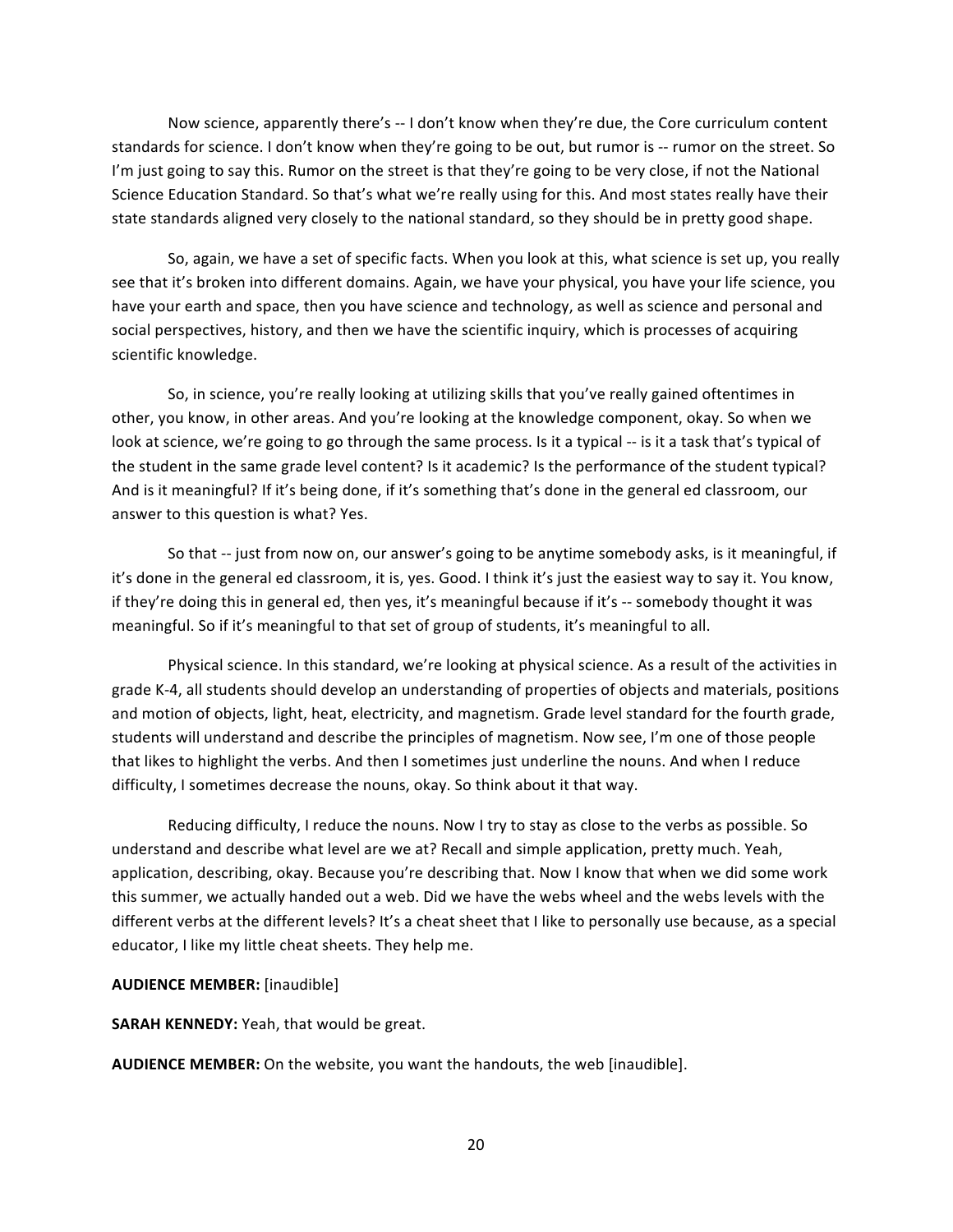**SARAH KENNEDY:** Yeah. And I know that, from what I understand, when they were doing the [inaudible] system when they were developing the lessons -- I can't remember the name of the woman who gave us that document, but she said they used that. Jean said that they had actually used that when they were looking at developing those standards-based instructional activities, those general education ones related. And that's what we use. We use those same lessons and we actually adapted them. Yeah. Okay, so they looked across.

So, understand and describe. So you're at that basic level. Here, the basic principles of magnetism. So they're going to understand magnetism and they're going to describe it, right? Here, is this what we think it is? Marnie is reaching across midline to a group of materials. Is that academic? No. No. She may have been doing it within a lesson. This is what we -- a lot of times this is what we'll see. We'll see people taking an instructional activity in the general ed classroom on magnetism, which is what they were doing in that lesson. The activity was actually a lesson based on the standard of magnetism, but she -- all they were doing was measuring her ability to cross midline because it was something that they were working on with her in her IEP. So is that typical? No. And most students in that grade level are not working on motor skills. And then, again, her performance is not based on academic content. So this is not aligned.

She's doing this -- I mean, this is -- a lot of times, how many of you start this way? I know this is how we used to start. This is how we used to tell people to start. We did. We said, "Okay, we get them in the classroom and we get them in there with hands-on activities so that we can demonstrate our IEP goals during that time, we can work on those IEP goals during those activities." But one of the things that we found out was, well, unfortunately, was kids were learning content, but they weren't getting it all. And some of the problem with that was because they were only in there when there was hands-on activities. So that's another problem. You want to make sure that a lot of -- and you know, sure, the hands-on activities may be easier to include the students in on, but if that's all they're in that general ed classroom for, they're not getting all of that background instruction that they need in order to actually participate fully in that hands-on activity. Question.

AUDIENCE MEMBER: My question is, is a child -- children with intellectual disabilities who are in the instruction part of the background knowledge, but they can't process or synthesize everything that is being said -- I'm a parent so I'm trying -- I'm working through this with my particular child. How -- if it's a 20-minute lecture on whatever, how do we engage that child through activity, provide pictures? And I think that's the -- I can see the process and we're showing what they learned, but how do you make sure they're learning what they're supposed to learn through the lecture, which is very challenging for them to begin with?

SARAH KENNEDY: Well, and we do -- actually, yeah, that's challenging for everyone. One, pure lecture in and of itself only really targets students with that specific learning style. Unfortunately, they're -- you know, and primarily auditory. Unless you use visuals, then you can get a visual student. But you have to think about it. How do you keep students, one, engaged, and make it meaningful? There are a lot of different strategies that teachers can use. I personally like to know what the lecture is ahead of time and I like to use objects if the student uses objects, if they use pictures.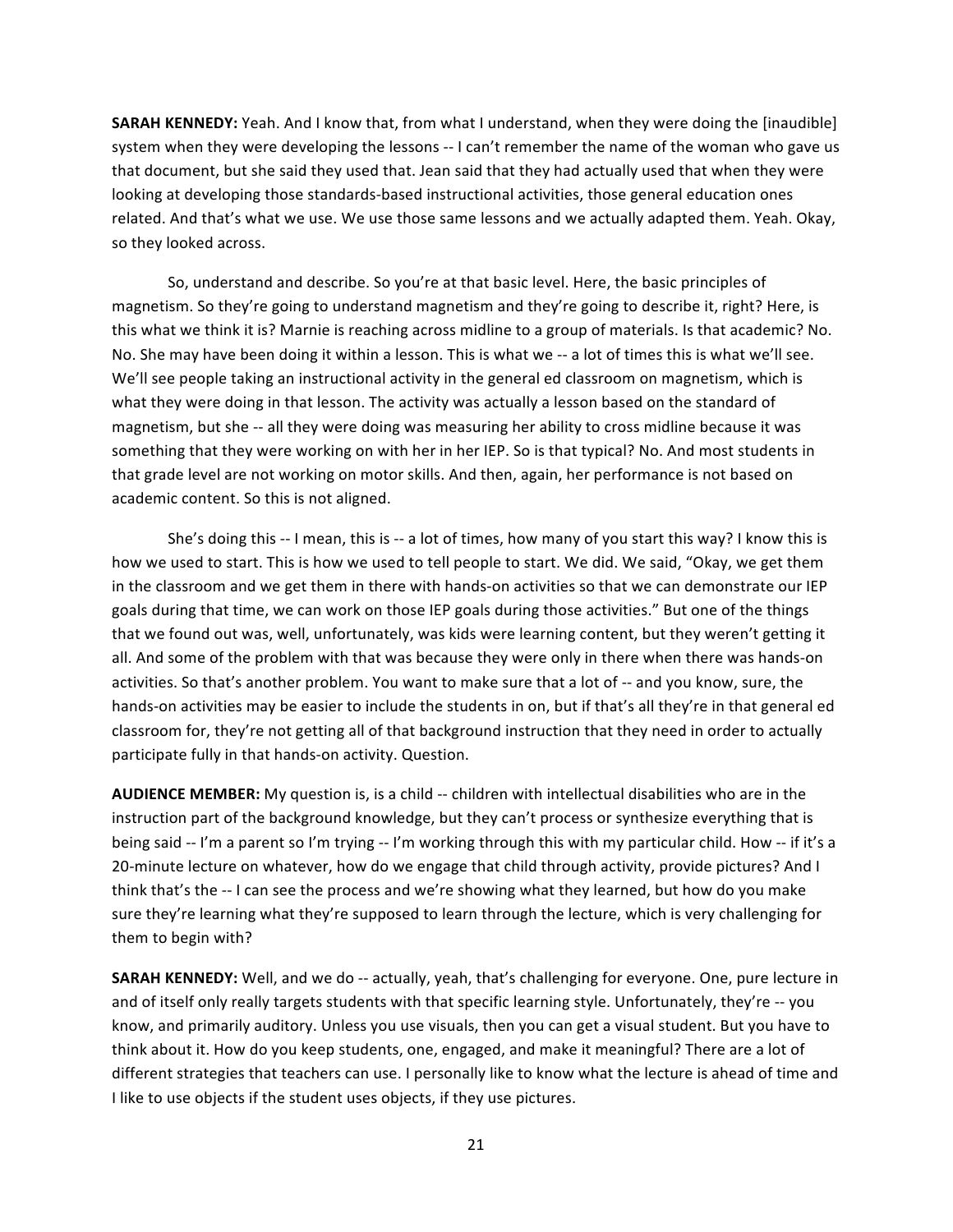And I'm just going to jump in here because this is what -- one of the things that a teacher in elementary school did that I used to know was that she would -- they had a unit. And basically she had all the pictures. Now again, you might want to break this up. She had all the pictures representing different concepts or different specific elements of the lectures relate to that. Like on almost like a bingo board. And so, when the student was listening, they had to highlight that piece of information that was being tested. So they're listening and they're taking their own notes. Now they had that same sheet for the entire unit and every day there were different concepts that were highlighted. But the student used that to actually study them for the test.

Now you might just have certain ones that you have pictures that are set up that they have to, once that's gone over, they might have a strip of Velcro and they just -- when they go over that component or that concept, they put that in order on their desks. So they're being engaged and kept involved in that lecture. It's keeping their attention. It's adding what they need to that. So there's different ways to do that. And I know that my colleagues up here probably have a ton of other things that they recommend for teachers as well. Does that make sense? Okay.

So again, that's the hard part. Yes, you do need to keep -- and again, I oftentimes have a problem with straight lecture. Because it can be -- and that's why I keep kind of trying to get people to be involved and just share because I think we learn so much from each other as a larger group. So I hope you don't mind that I keep asking you guys if you have questions or other things to add because that is going to make this make -- I need to make sure that you're getting what you need out of this and that I'm addressing your needs.

Okay, so this is typically -- the Marnie situation, unfortunately, is typically what -- and again, even to this day, this is a lot of what we see. Well, they're in that general ed classroom, they're working on something different, but they're still involved and they're still engaged. Well, it's -- they're not learning the content. This is not aligned, okay?

Now in this next component, we're saying that she's going to predict using a voice output device if an object will be attracted to a magnet or not. Is this academic? Yes. Is it typical of the same content students would be working on at that age? It's a far link kind of because she's working on properties. However, predicting itself is tied to a different standard, okay. So that's the other thing you want to think about. She's supposed to what? Understand and describe. Predication is really under inquiry. Not a bad thing. Not a bad thing. And you could be working on more than one standard. That's a good thing too. But remember, you want to make sure you're sticking with what it is that they're supposed to do. And, again, it is a near link because students are making predictions about different magnetic properties. So it is somewhat linked. And then here she's going to classify objects according to their magnetic properties and compare the classifications to her predictions. So this is academic, absolutely. It is a near link because she's acting upon what she observes during the experiment.

So she's developing and it's going to help her develop an understanding of the basic principles of magnetism. And typical students classify materials according to what is observed. That is how they look at that. Again, is this level? There's really no comparison at this point when we look at that. So we are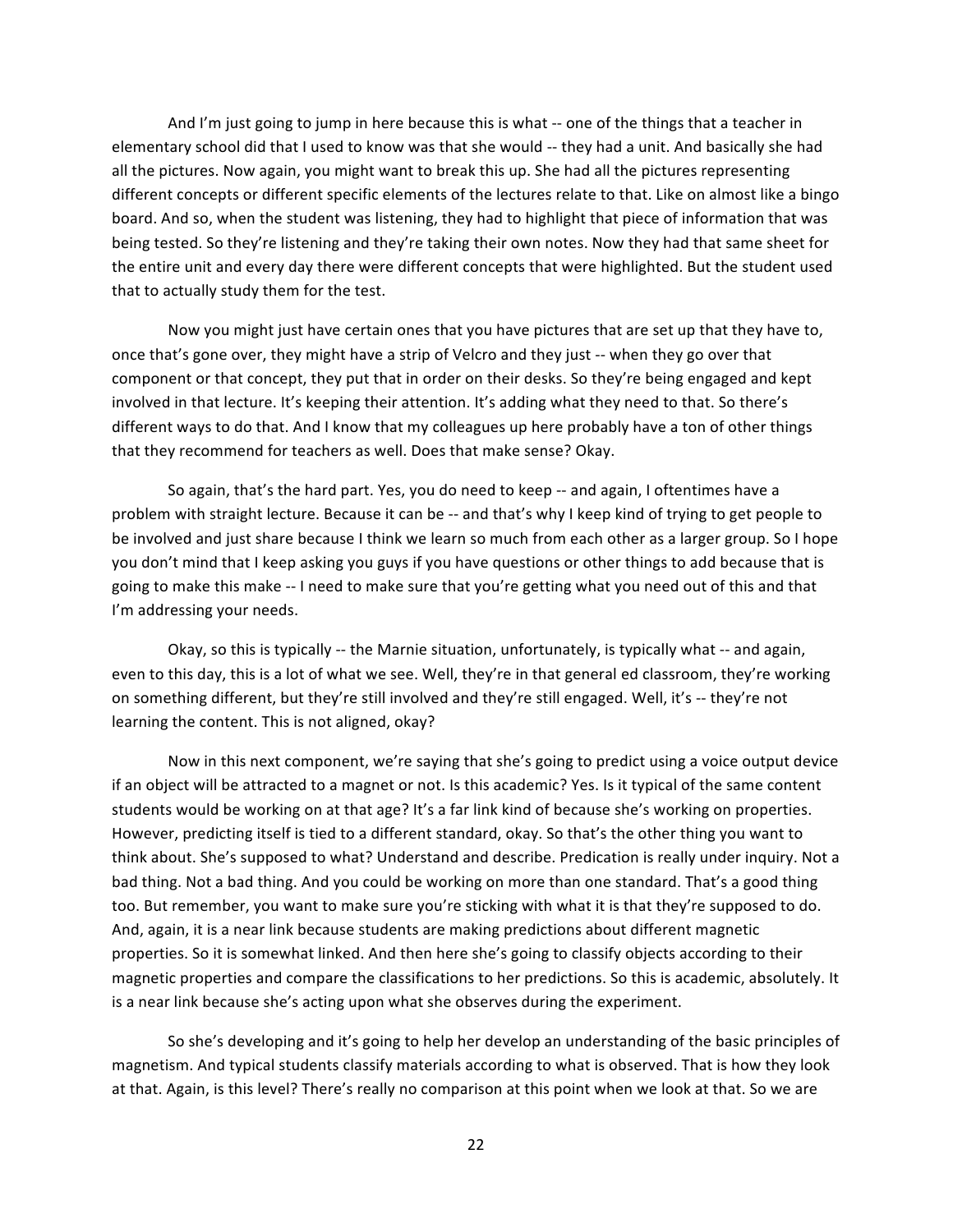saying it's a far link. So again, we're kind of getting -- we're looking at what she's doing. So she may be doing things that other students typically aren't, but it's almost like a step to get her closer to that. So in one instance, yes, the content is the same, but maybe the performance, or how other students might do it -- maybe other students wouldn't demonstrate that piece. But we need to test that to see if she's actually there. Does that make sense? Okay.

Then we're going to look at linking to a middle school standard here. This one's physical science. As a result of different activities in fifth and eighth grade, students are going to develop personal health, populations, an understanding of personal health, populations, resources, and environments, natural hazards, risks and benefits, science, technology, and society -- in society. Specifically for the eighth grade standard, we have identify sources of environmental change and predict consequences of environmental changes. Upon populations, select or defend solutions to real-world problems. So our verbs are identify, which is recall. Predict, which would be under? If you're going to predict something, you're -- it might be at that level of application, analysis, you're going to predict. And then select or defend. If you're defending something, you're actually at that level again of actually having to probably analyze that, right? Okay.

So in this case, we have Lee is advancing a slide of a presentation using a toggle switch. So this is non-academic again. And it's not based on identifying, predicting, or selecting or defending. And it's not actually even content. So he may be doing a presentation about the environment, but he is not demonstrating content knowledge, he's simply just using a toggle switch to advance it. Now here he's going to have to identify sources of environmental change and explain the impact of each incident. He selected the pictures of environment from the table to demonstrate the impact on humans. So people want electricity and then we have the -- if it's bad for the environment. And copy the picture and paste it to the correct space. So he has the different pieces. It is academic. It is a near link to the same content because all students work on looking at environmental change. And it is a far link to typical performance because he's matching the impact to the source of the environmental change. He's not explaining it. He's just matching it. Okay. That make sense to everybody? Okay.

And then when we get to high school, we're talking about life science here. We have, again, understanding of the cell, molecular bases of heredity, biological evolution, interdependence of organisms, matter, energy, and organization of living systems, behavior of organisms. And specifically here we have a student will understand, analyze, and explain the role of meiosis in sexual reproduction.

Okay, here we have David is indicating by using his switch when to turn the page when a text is being read to him. Academic? Absolutely not. Typical of the same content? No. Level of performance of the student as typical peers working on the same content? No, it's not linked at all. So here we have that he's going to model and explain the process of meiosis. Now I've seen teachers do an awesome job with some of this stuff. And I just have to say that this piece -- this might sound like and look like a hard one to do, but I've seen some teachers -- I mean, not just this activity, but other ones as well. So you really need to talk to your content specialists about these kinds of standards and what they use.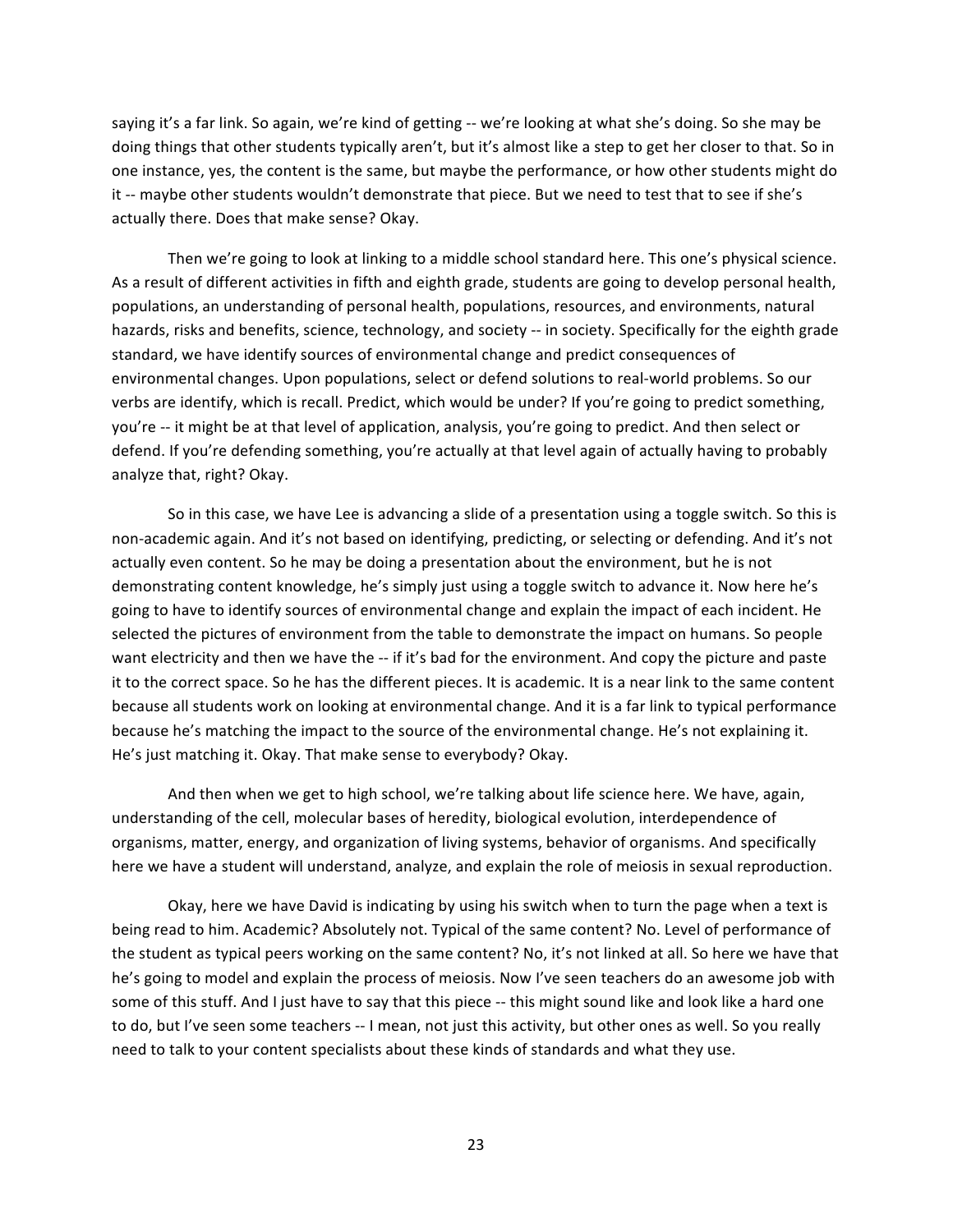In this case, the student is going to explain the process. The process is, as you can see in the diagrams, one, they set up the chromosomes, they show the crossovers. So they have to be able to demonstrate the crossover, which is the middle diagram. And then they have to illustrate the result, what that looks like after the fact. And explain what happened. So we had popsicles sticks and we had set it up so that we had colors for the different chromosomes. We didn't use the A-Bs, we used the different color swatches. And then we demonstrated the crossover where we showed how they crossed over and they exchanged material. And then we showed the final result. So that was the demonstration. They had the model to look at and they were able to show the crossover and the result. And then the student had to explain that. So is this academic? Absolutely. Did that look like that took a lot of time to set up? Absolutely not. I mean, and I know that a lot of people think, "Oh, this is going to take a lot of time." Sometimes it doesn't take that much time to actually set these up. Is the task typical of a student of the same age working on the same content? It's a near link because they do have to do that.

The only problem is is that if you've ever been in a science class at that age, a lot of times you have to draw that. And if you're not a good -- if you can't draw, like I can't draw, you know, mine looked horrible. Now had I been able to do the popsicle sticks, I would have been really good at that. Had I been able to use modeling clay, had I been able to do it almost any other way, I would have been much better off. But most students have to do that. Now we actually -- when they were doing this with the student in the general ed class, there were other students going, "Hey, can I do this some other way? Do I have to draw this?" So they had students coming up with a lot of different ways to do it. And they actually kind of got a kick out of it. It became more fun for the general ed students in that classroom. Okay.

So yes, near link. Is it typical performance? Is this a typical performance of students working on the same content? It's far link for performance because the student is following a series of steps to model a simplified process. But he didn't really have to explain all the different steps. He just had to demonstrate it. So, and how many of you have -- know that they use Rebops? It's a fictitious animal that they build using basic recessive and dominant traits. Here, they use this with this student. And again, here, what they were doing is they were comparing -- they were actually building a Rebop based on recessive and, you know, based on parent expectations. They actually had the parents, they have the models of the parents, and then they looked at what the outcomes could possibly be and then they looked at their actual -- what the traits of their child was.

So this was, yes, academic. It was a near link. All students were working on meiosis using recessive and dominant traits. They were all building Rebops. It was a far link because the student completed a Punnett square using a model. But much of the information was provided, so he didn't have to completely fill it in himself. He just had to complete -- he just had to finish it, what the traits would be. And then typical students would be doing that independently. He actually was having a lot of that supported for him.

So again, here, identifying the traits. They actually had the traits. They listed and they were selecting specific -- they had to actually look at specific traits. They had fewer traits than the typical Rebop as well. So it is academic. It was a near link because all students are working on the chromosomal indicators to gain an understanding of meiosis. It was a far link because students who are working on